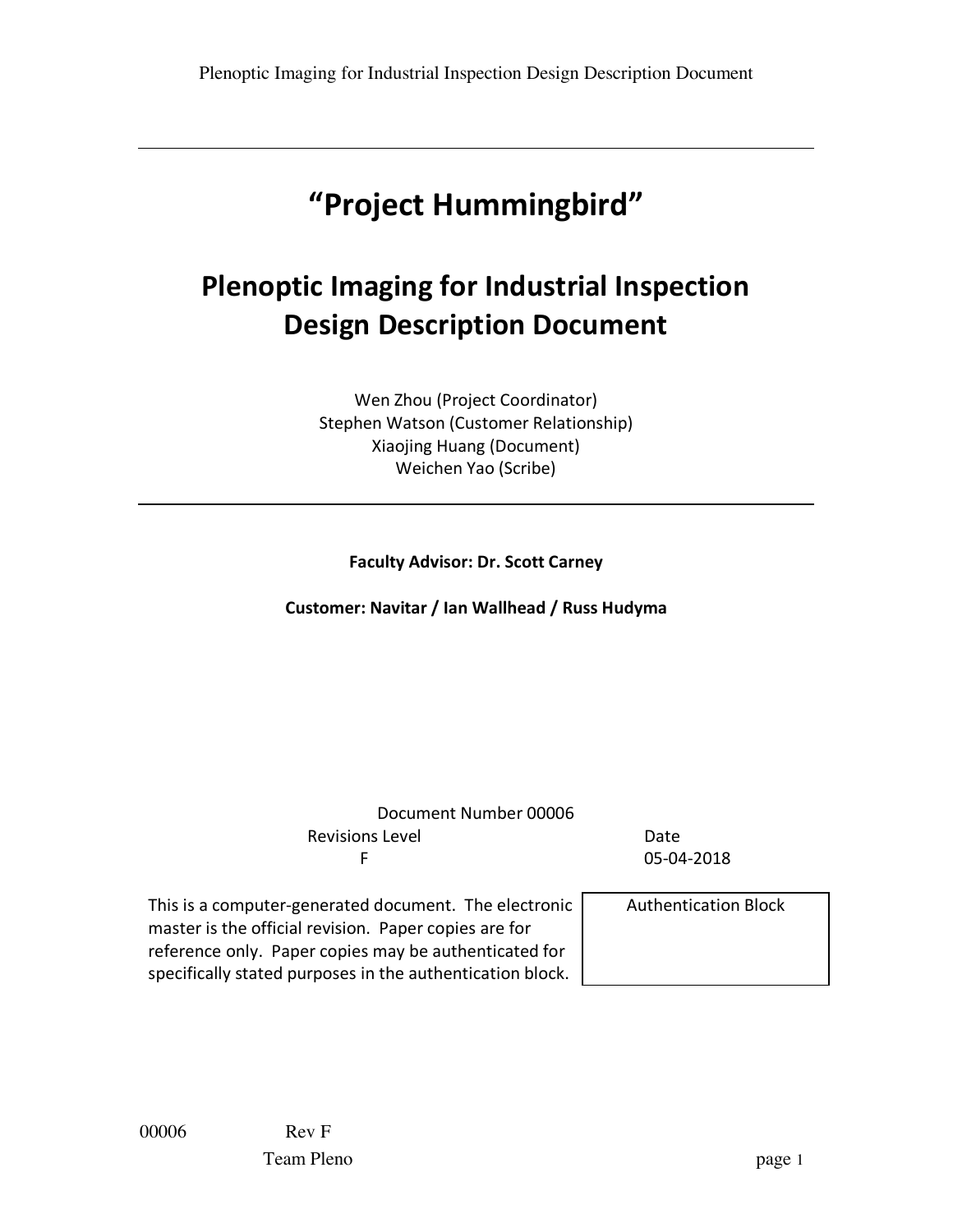## **Revision History**

| Rev | <b>Description</b>   | Date       | Authorization |
|-----|----------------------|------------|---------------|
| A   | Initial DDD Released | 01-21-2018 | All           |
| B   | Secondary Review     | 02-05-2018 | All           |
| C   | <b>Third Review</b>  | 02-19-2018 | All           |
| D   | Midterm DDD          | 02-26-2018 | All           |
| E   | <b>Fifth Review</b>  | 04-01-2018 | All           |
|     | <b>Final DDD</b>     | 05-04-2018 | All           |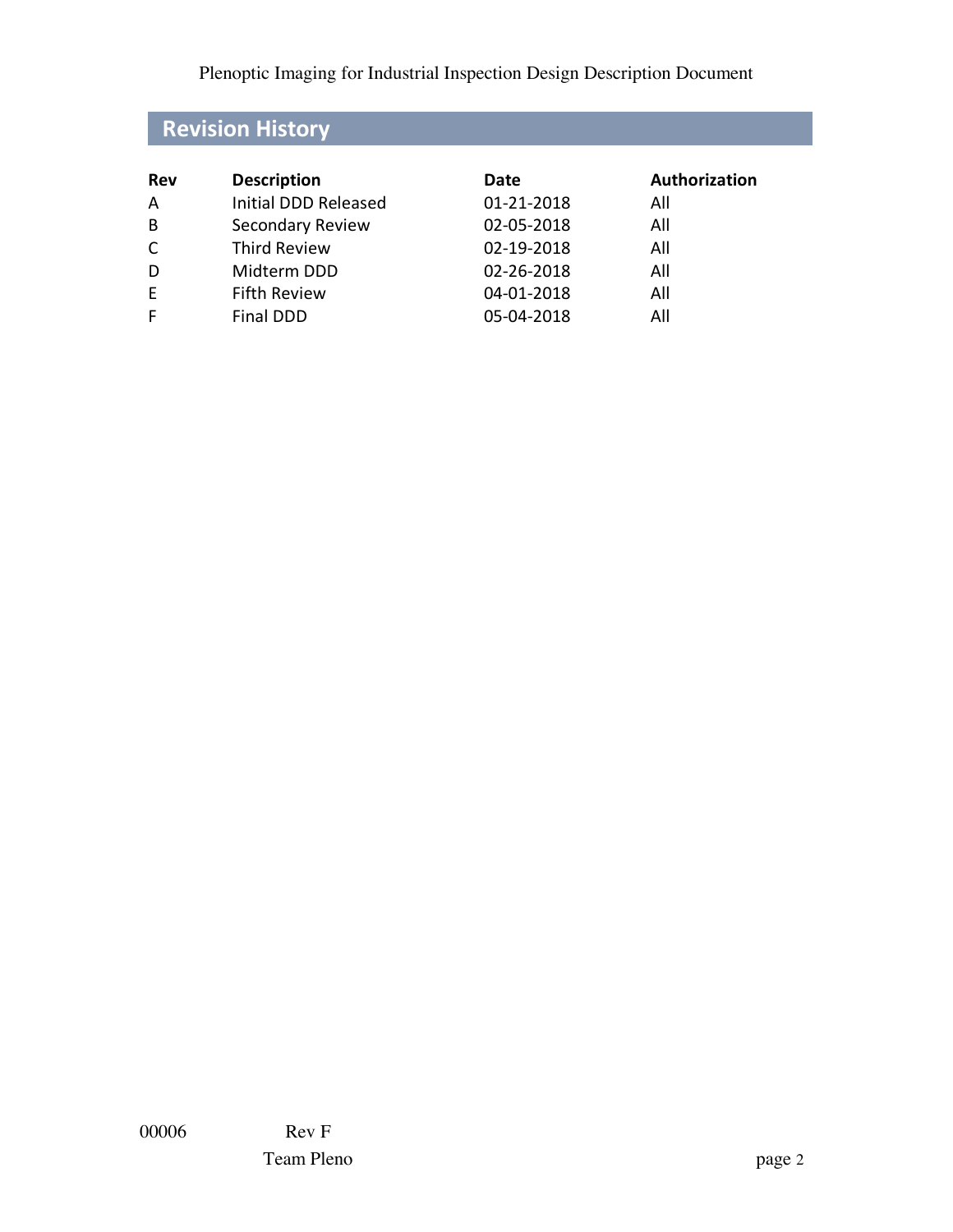## **Table of Contents**

| 5.4 IMPLEMENTING NON-INTEGER MICROLENS ARRAY RECONSTRUCTION  12 |
|-----------------------------------------------------------------|
|                                                                 |
|                                                                 |
| 5.7 0-100 $\mu$ m OUT OF FOCUS RECONSTRUCTION EVALUATION  15    |
| 5.8 FOCUS RATIO DETERMINATION OF AN IMAGE USING FFT 18          |
|                                                                 |
|                                                                 |
|                                                                 |
|                                                                 |
|                                                                 |

00006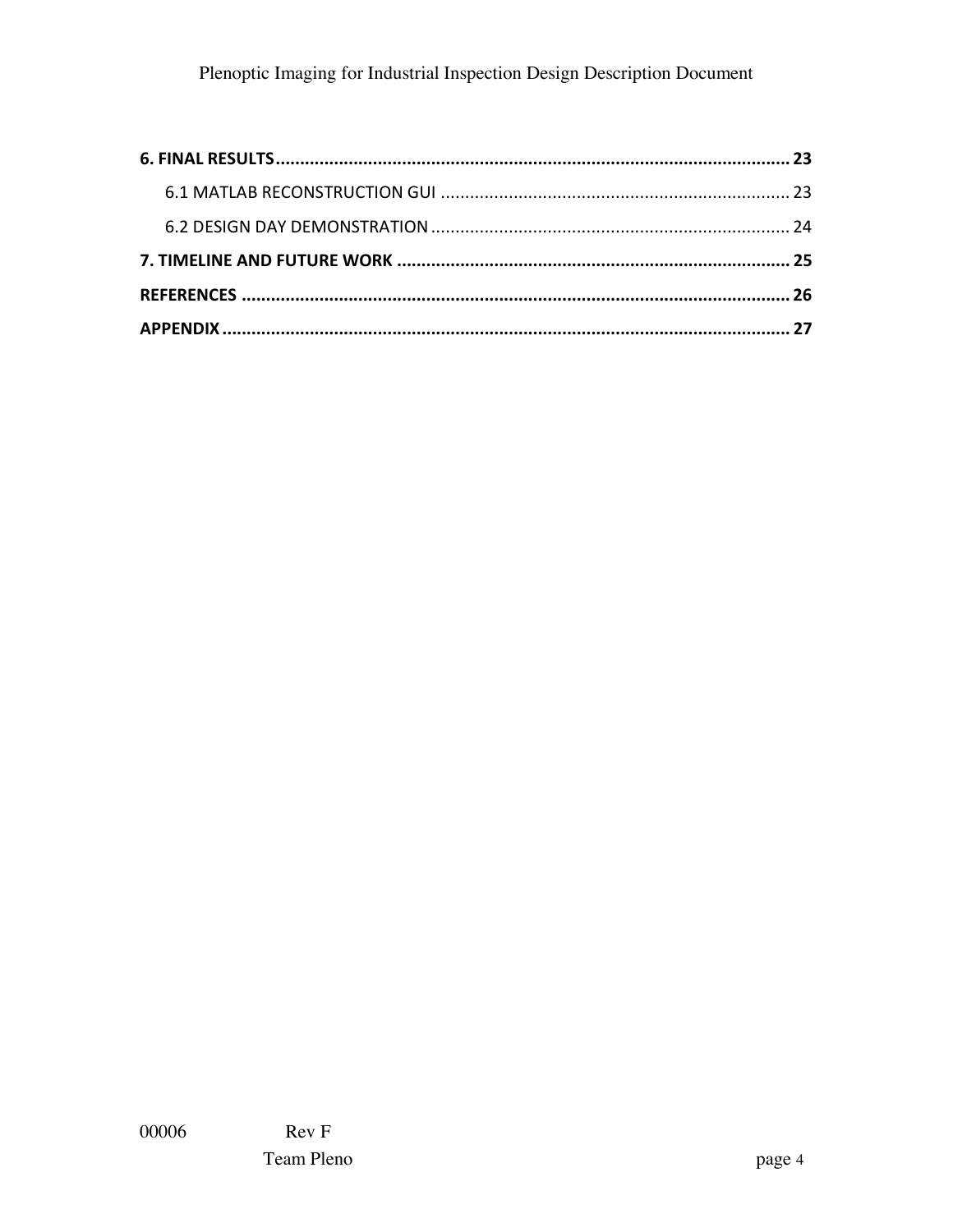## **1. Introduction**

There is a market for optics to be used in assembly lines and other inspection systems for quality assurance that can adapt to defocus. Navitar is designing such a system that makes use of plenoptic imaging. With an optical system design done by a previous senior team, our team is looking to characterize the limits of this system, and the methodology of image reconstruction.

#### **Statement:**

The Plenoptic Imaging for Industrial Application is a senior design driven product. As such its design inputs are derived from our interactions with our project customers, Ian Wallhead and Russ Hudyma for Navitar, and our faculty advisor, Dr. Scott Carney.

#### **Vision:**

To present a trade study of a plenoptic system with regard to microlens dimensions, sensor type, and image space f/#, and to provide the image reconstruction tools to implement Navitar's plenoptic lens system.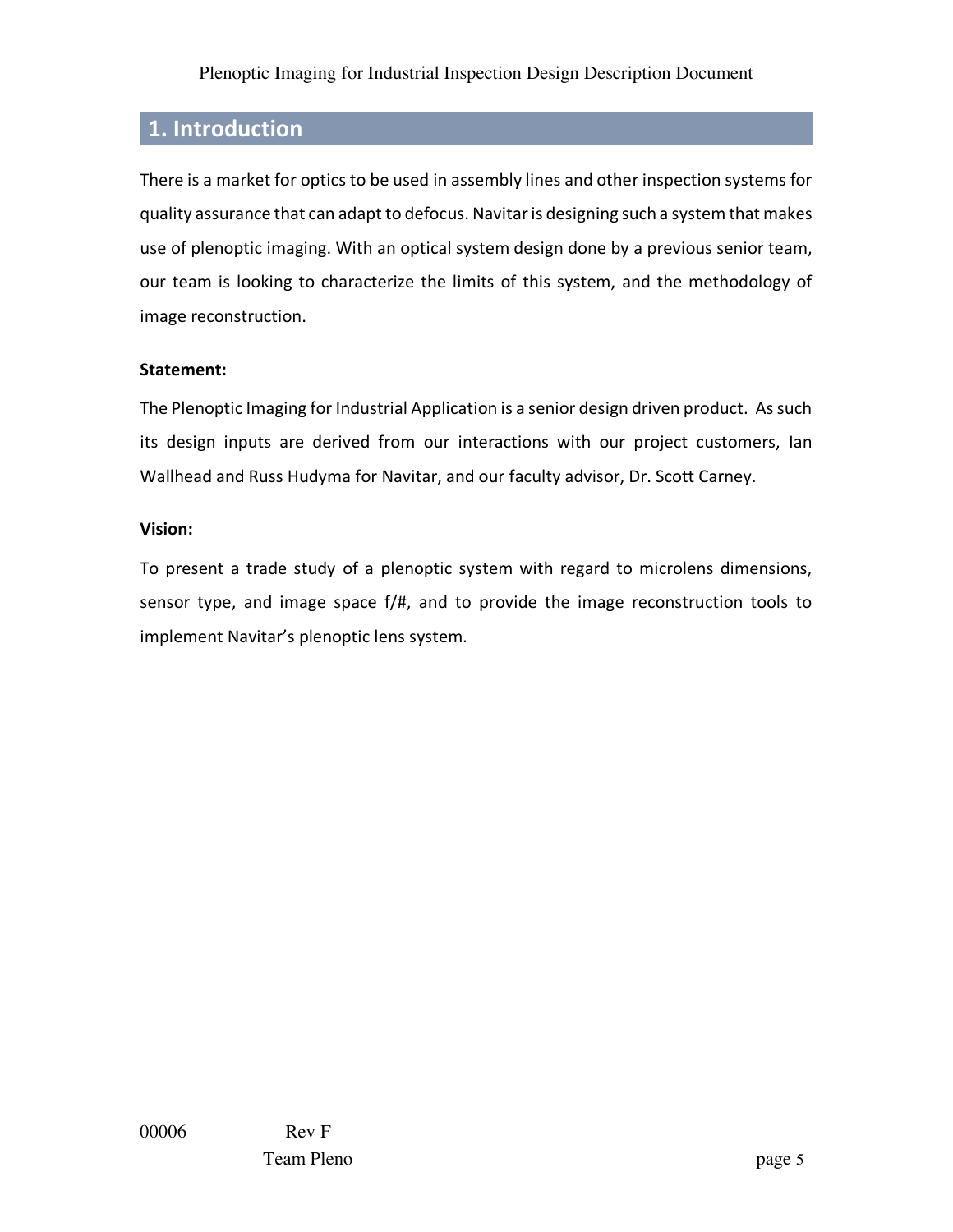

#### **2.1 System Block Diagram**



*Figure 1: System Block Diagram. Shaded Blue Boxes are our responsibilities.*

#### **2.2 Specifications**

| The post-processing tools |                                            |  |  |  |  |  |  |  |
|---------------------------|--------------------------------------------|--|--|--|--|--|--|--|
| Programming Language      | MATLAB (version later than R2016a)         |  |  |  |  |  |  |  |
| Input                     | Pixel data file (.txt) exported from ZEMAX |  |  |  |  |  |  |  |
| Output                    | Reconstructed images (.jpg)                |  |  |  |  |  |  |  |

*Table 2: Post-processing Tools.*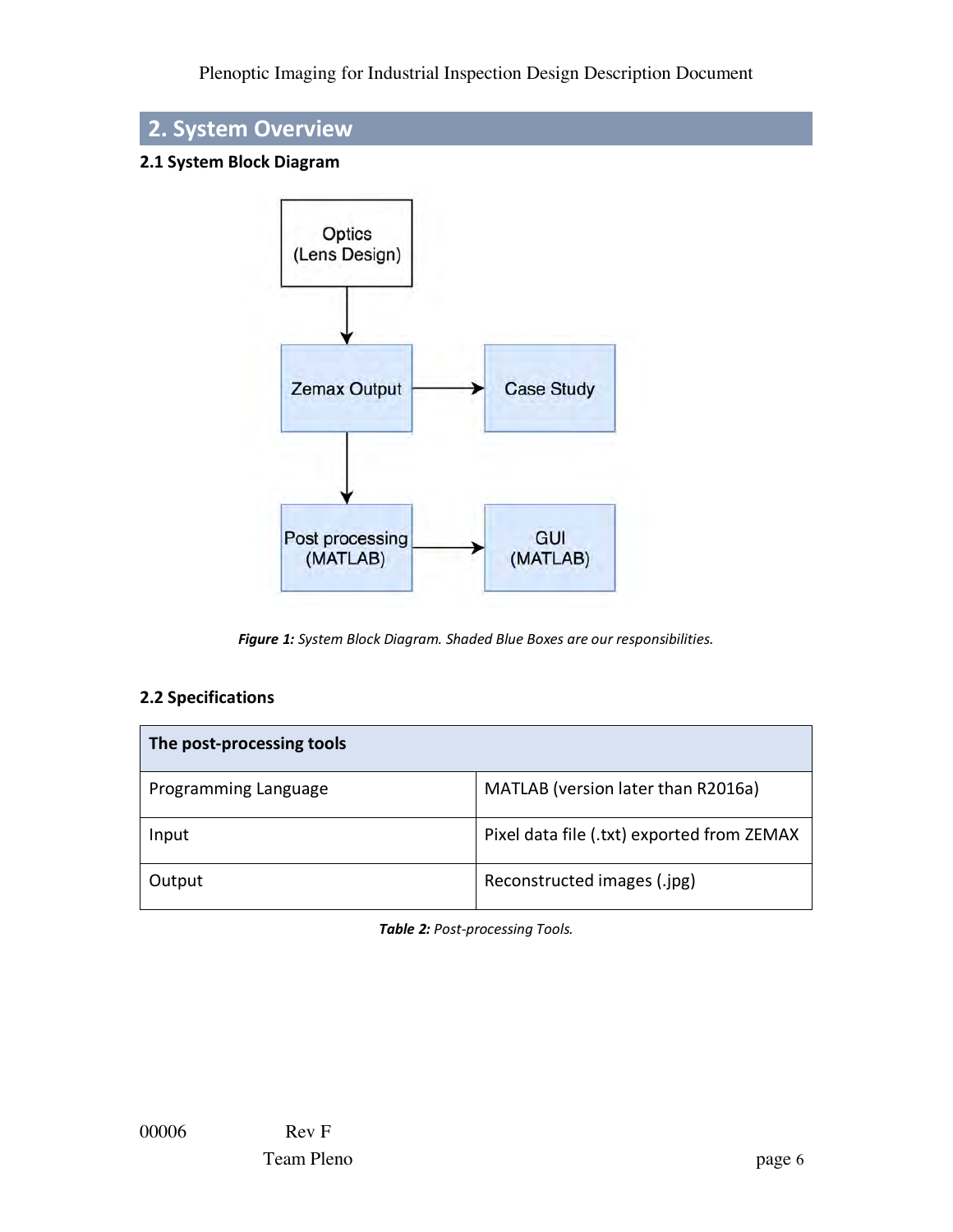

**2.3 Post Processing Algorithm Workflow**

*Figure 2: The workflow for the algorithm to take an image from ZEMAX to Reconstruct it and determine the amount of defocus. The ZEMAX Point Map Generation and MATLAB Point Map Analysis only need to be done after a change to the ZEMAX system design, not for each image.*

## **3. Project Scope**

#### **3.1 We Are Responsible for:**

- Generating un-reconstructed image formed by the plenoptic lens using ZEMAX simulation
- Studying the un-reconstructed image at different out of focus distances
- Reconstructing the image using MATLAB within an acceptable timeframe
- Developing a GUI for future use
- Developing a method to determine the best focus position

#### **3.2 We Are Not Responsible for:**

• Applying the research to alter the design of the system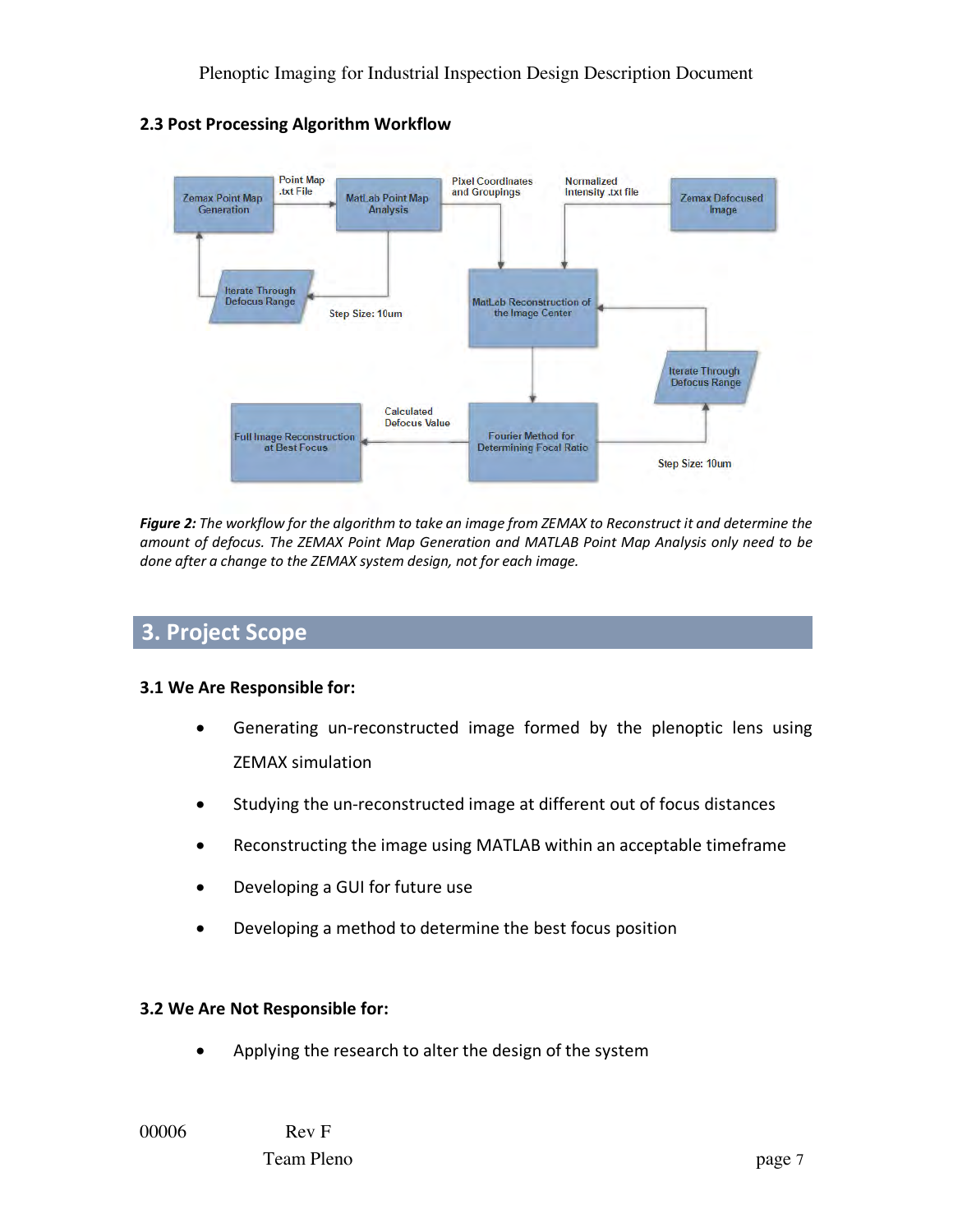## **4. Design Options**

As the main task is to characterize the system, the main design portion of our task is the design of the reconstruction algorithm. The difficulty in the reconstruction process is determining the amount of defocus in the system so that an iterative process can accurately reconstruct the image. To determine the defocus several methods could be used, possibly a combination of tests could be used.

One possible method is a calibration test, as this could be used for an assembly line in which an in-focus picture of the object is provided, then a comparison could be used to determine the amount of defocus. According to our customer, a calibration test would be needed, but it needs to be a fallback solution to the standard due to implementation issues.

Another method is that if a Z-axis sample translation stage is built into the product, a small calibration spot could be included to compare the focus of the known distance height to the object height to determine the defocus using epipolar imaging. Our customer believes that this would be useful especially for objects with height, as epipolar images are mainly used to create a 3D map and could be used in conjunction with the third method.

The last method is to determine the amount of defocus in terms of microlens arrays. This could be done by iteratively reconstructing the image guessing at the amount of defocus, and then determining which picture is the best. This is the method pursued in our reconstruction algorithm. If other methods are included in the final design they will be chosen based on the limitations of this method, and on the design changes implemented by our customer based on our case study.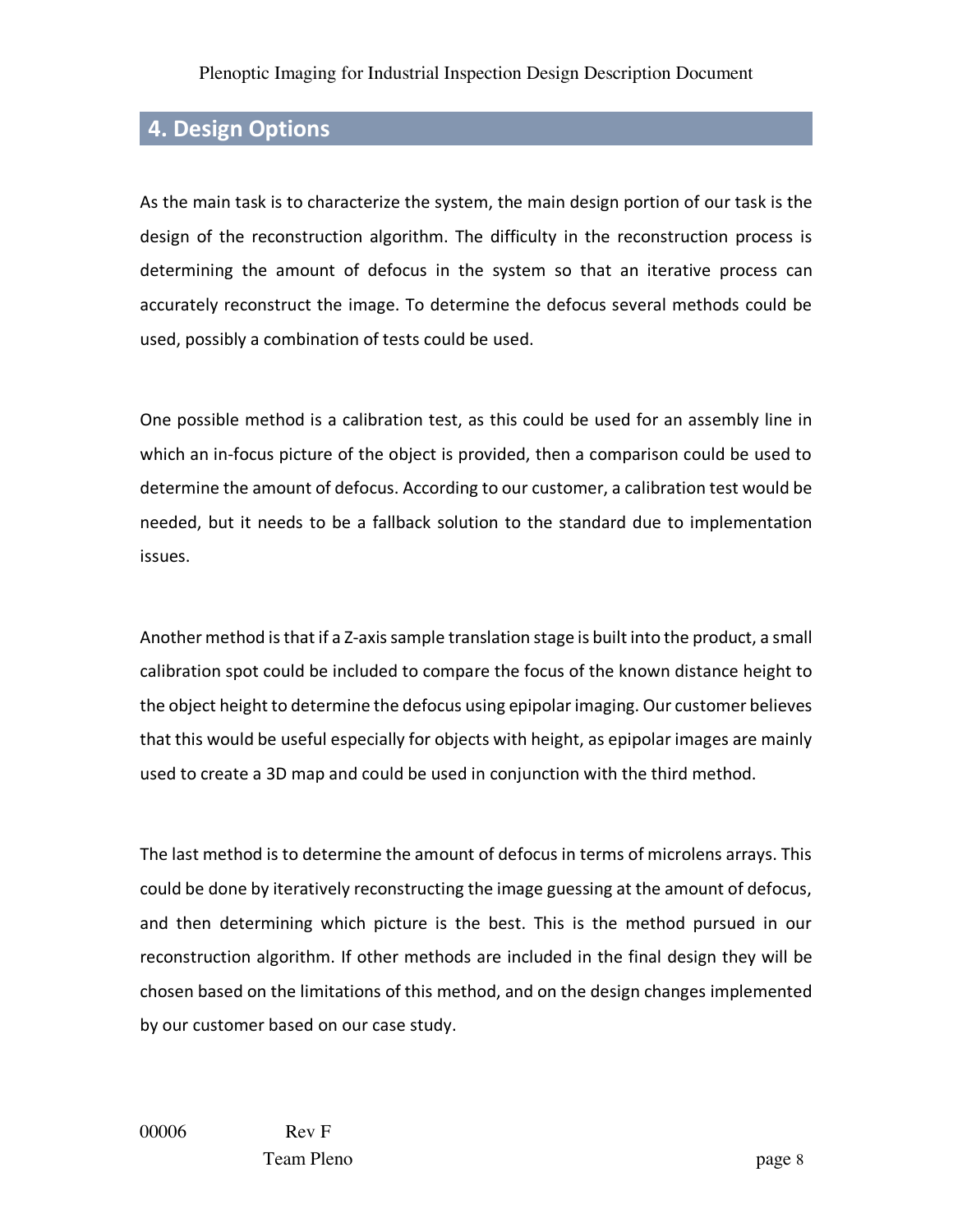## **5. Design Process**

#### **5.1 Basic Idea**

A plenoptic imaging set up relies on having a set of microlenses just in front of the sensor. Each set of pixels behind the microlenses makes up a microlens array. The use of this microlens array is that it provides additional information about this system, namely a directionality component. The cost of this information is a loss in resolution as the algorithm that reconstructs the image must averages out a microlens array to be one pixel. Despite the loss in resolution, having the directionality component of the light allows you to reconstruct the image to different defocus depths. Our algorithm, detailed below, was based on reconstruction algorithms from our references and altered based on our research using the current system setup. The following chapter notes our research and how we altered our design based on the research

#### **5.2 MATLAB Reconstruction of the Center**

As the reconstruction portion of the algorithm is both the most difficult bit, and the least familiar to our team, the majority of the first semester was spent researching, and analyzing potential methods of reconstruction. The below sheet gives the baseline for our code. It was designed working under the assumption that the distance between each pixel that is reconstructed back to the center pixel is an integer number of microlenses away.

#### **5.3 Non-Integer Microlens Array Defocus Positions**

At integer amounts of defocus, it is known that the distance between each pixel to be reconstructed together is an integer number of pixels and that all of the intensity at a pixel refers to one point on the image plane. We saw this behavior at 150  $\mu$ m and 250  $\mu$ m. We took an in-depth look at the effects of a single point being imaged at defocus locations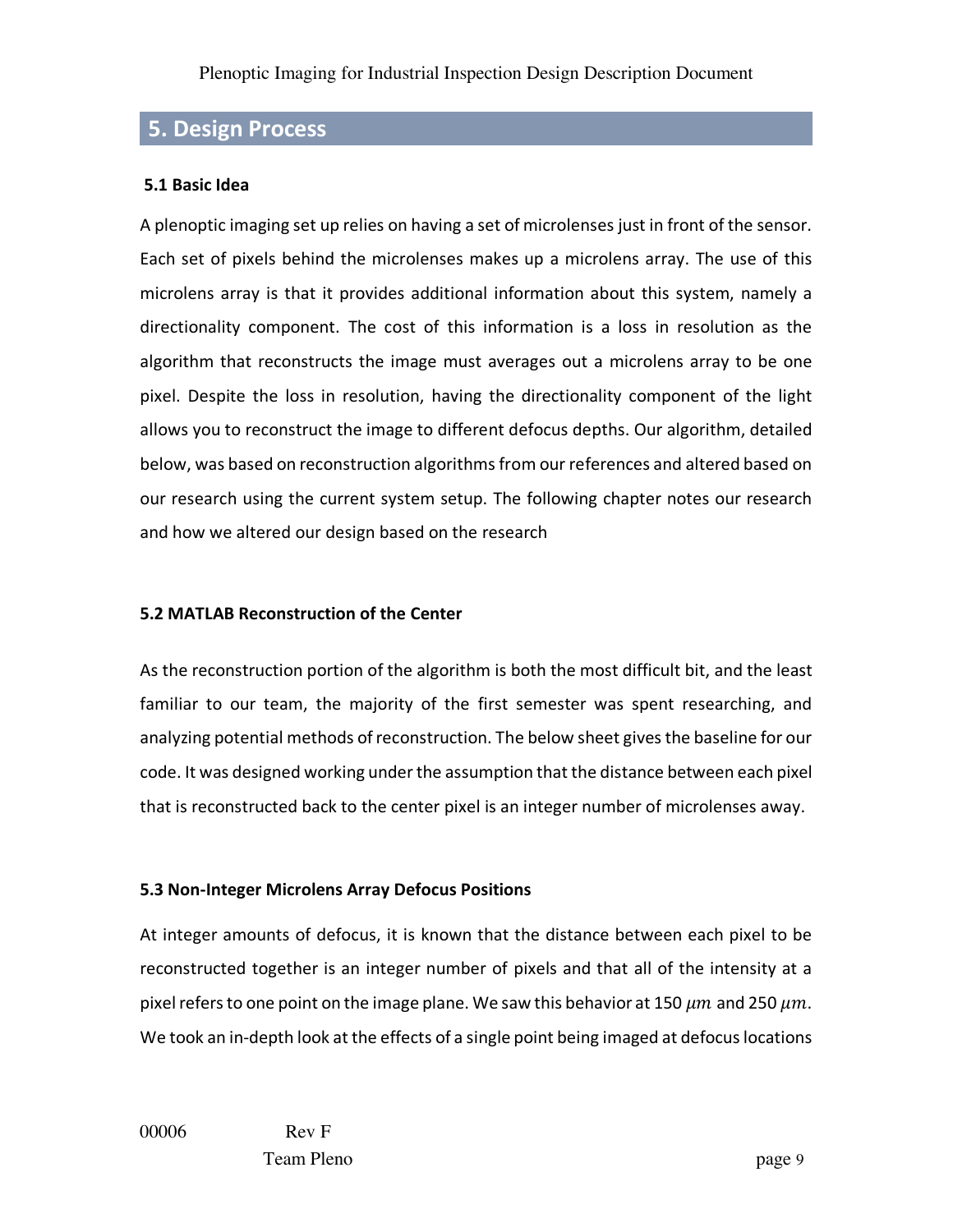from 0 to 150 microns. The pictures displayed below at 10 microns defocus differences between each image.



*Figure 3: The effects of a single point being imaged at different defocus positions from 0 to 150 microns*

00006 Rev F Team Pleno page 10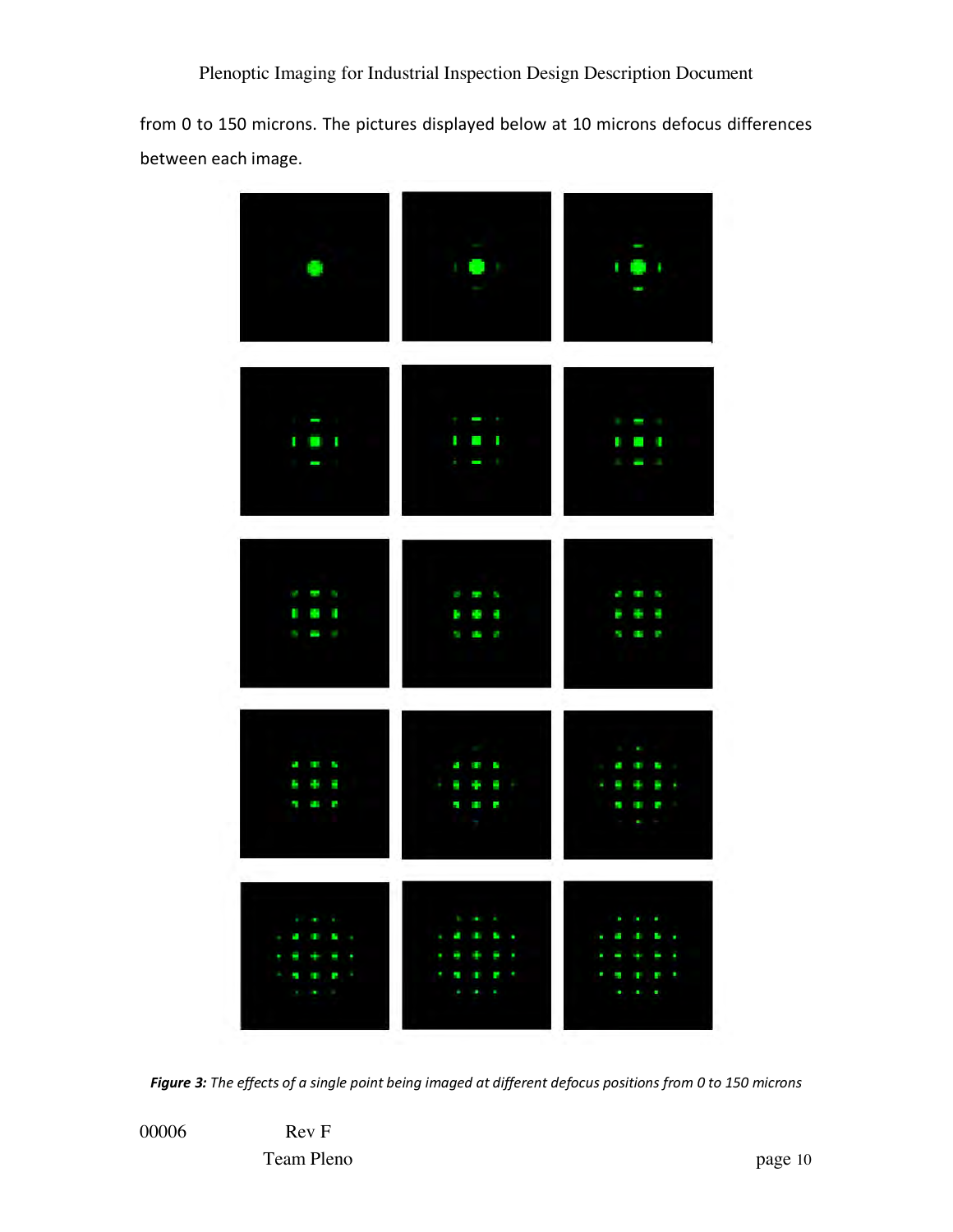At non-integer microlens array points of defocus you can see that rays of light will hit multiple pixels. In the majority of these pictures, you can see more than a total of 25 pixels, which means that overlapping is occurring. This means that light from multiple pixels needs to be mapped back to a single pixel. In the diagram below you can see how this occurs without the actual light rays overlapping.



*Figure 4: Ray tracing for non-integer microlens array defocus.*

This image is taken from the Zemax file of our plenoptic system, with the object defocused by 100 microns. At no point on the detector do any of the different points overlap, which follows the principles of plenoptic imaging, but if you consider the size of a pixel it is possible that different points image to the same pixel. The main challenge of doing a fine reconstruction is determining which pixels contain overlap, which microlens they came from, and how much intensity each point contributed to the intensity seen by the pixel.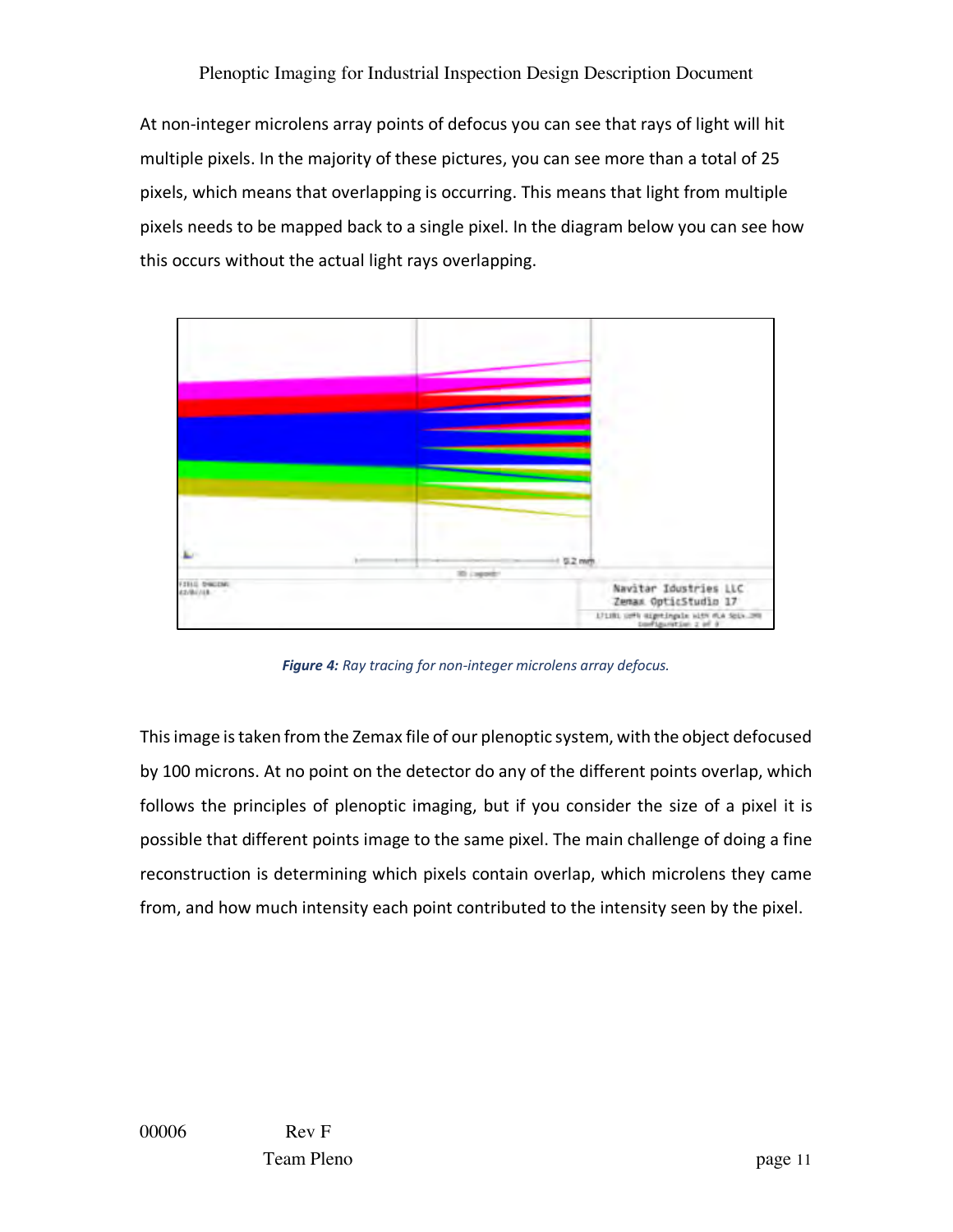#### **5.4 Implementing Non-Integer MicrolensArray Reconstruction**

The initial reconstruction only worked at integer values of microlens defocus, which does not provide enough detail of the image if the objects are at an intermediate defocus. Using the initial reconstruction algorithm (designed to reconstruct images at 150  $\mu$ m) we reconstructed images defocused from 150  $\mu$ m to 100  $\mu$ m. We saw that the focal ratio (the characterization of this value is detailed in 5.8) of the image dropped to that of the unreconstructed image within 40  $\mu$ m. This means our reconstruction algorithm needs to take into account non-integer amounts of defocus.

To alter our current algorithm to incorporate non-integer microlens array defocus positions we will assume that each point on the object acts as the center point in terms of how it images to the sensor. To deal with the issue of overlap and different intensities we will be exploiting a quirk of plenoptic imaging, in that the center pixel of a microlens image only receives light from its point except under severe defocus. This will also provide us a limitation to our reconstruction range. By looking at which microlens images have intensity at their center pixel it gives us both a map of which microlens images need to be reconstructed, as well as an intensity comparison between microlens arrays to help deal with overlap. We believe this will also reduce our reconstruction time as this means not having to reconstruct black spots.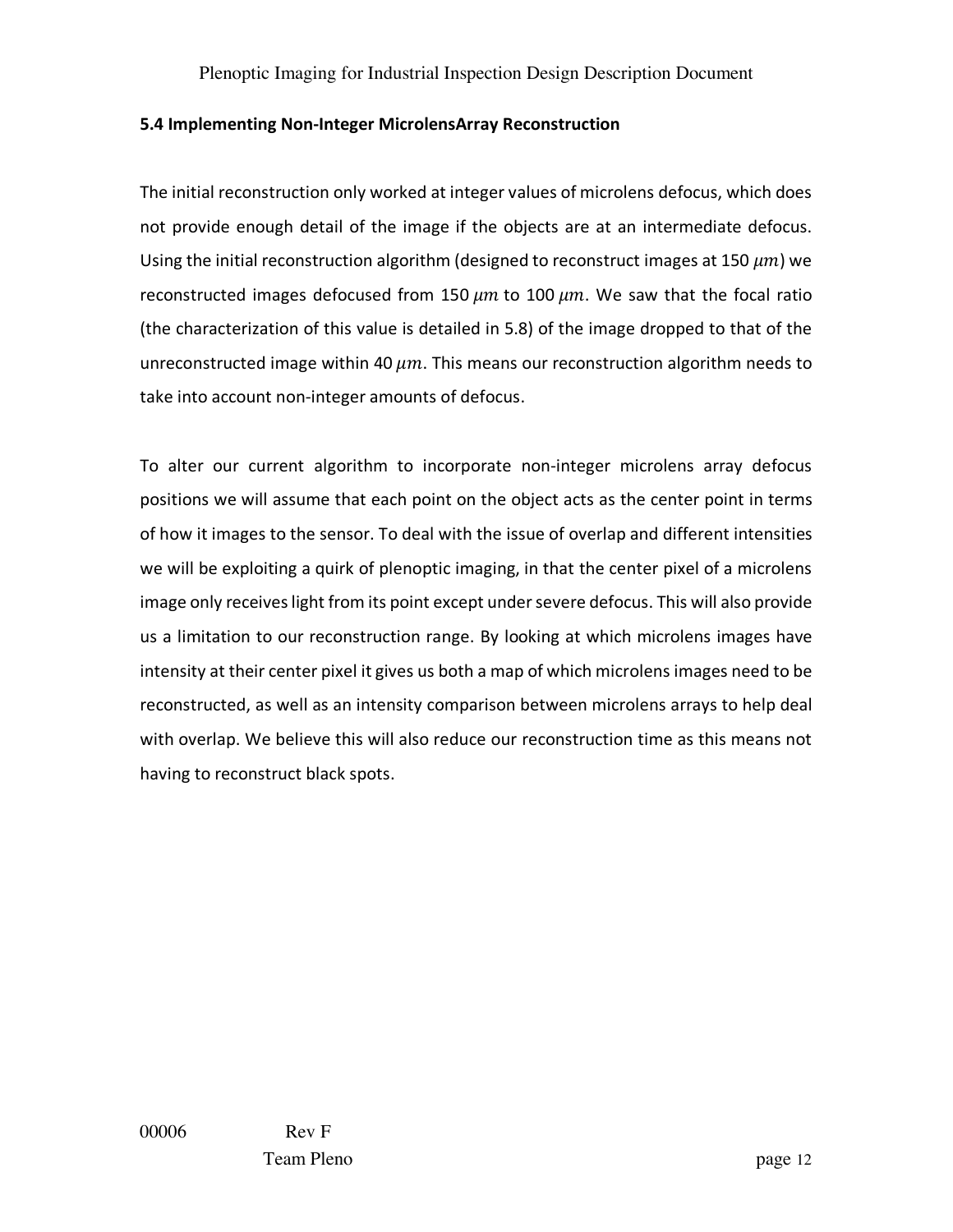#### **5.5 Boundary**



*Figure 5: Ray tracing for different out of focus distances (Left). Zoom-in pictures of center 5 by 5 pixels (Right).*

The above figure is a ray trace plot at different defocus positions (50, 150, 210 and 300  $\mu$ m). Each picture in the left column is describing five rays that go through five microlens arrays and hit on the detector. The 5x5 pixels are plotted on the detector as 5 rectangles in grey and black. The right column is the zoom-in picture of the center 5x5 pixels. As we can see, at 50  $\mu$ m, 150  $\mu$ m, and 210  $\mu$ m, the center pixel is only covered by the blue ray. However, once beyond 210  $\mu$ m, the center pixel receives intensity from other points. As shown in the 300  $\mu$ m ray trace picture, the center pixel has a light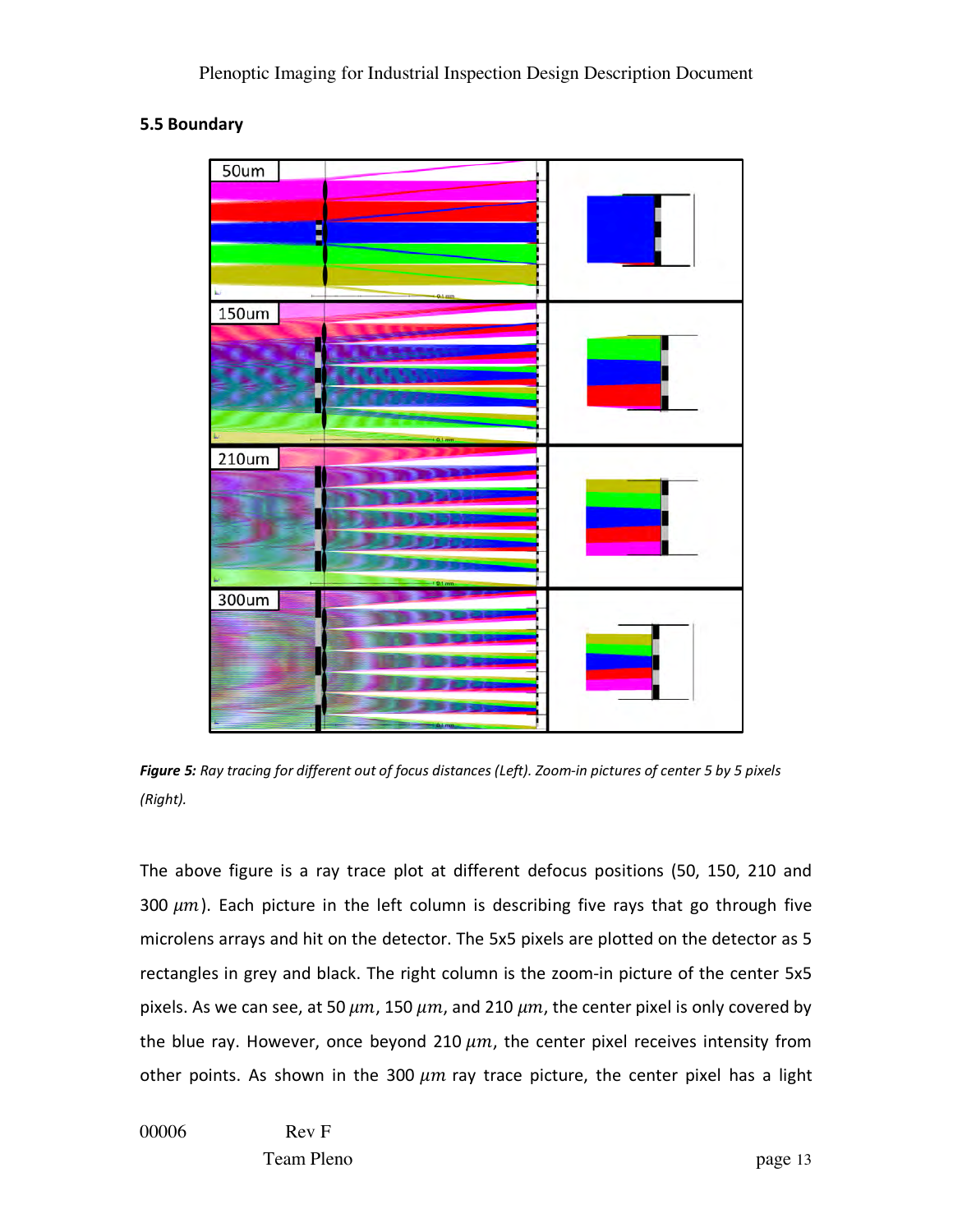intensity that comes from green, blue and red. Our algorithm currently assumes that the center pixel only has light intensity from one ray. Determining when other points map to the center pixel determines our reconstruction range. Currently, with a center at -40  $\mu m$ , our boundary is set to be -290  $\mu$ m to 210  $\mu$ m.

#### **5.6 100**  $\mu$ **m Reconstruction**

To alter the current reconstruction algorithm to take into account for the non-integer amounts of defocus, we tasked ourselves to write a program that reconstructs an image at 100  $\mu$ m of defocus. The reason for this program is to prove a concept and to give us a better understanding of how to generalize the current algorithm. The proof of concept is necessary because we are designing the algorithm around what happens to a single point on the axis, and reconstructing assuming that this point map is shift invariant. This means that a point far off axis will still spread out in a similar enough manner as the center point for us to reconstruct an image. To begin writing this algorithm we hardcoded the reconstruction for each pixel in a microlens array. From there, we worked to generalize a formula that worked for multiple pixels. The resulting code is given below as well as the results from an input image.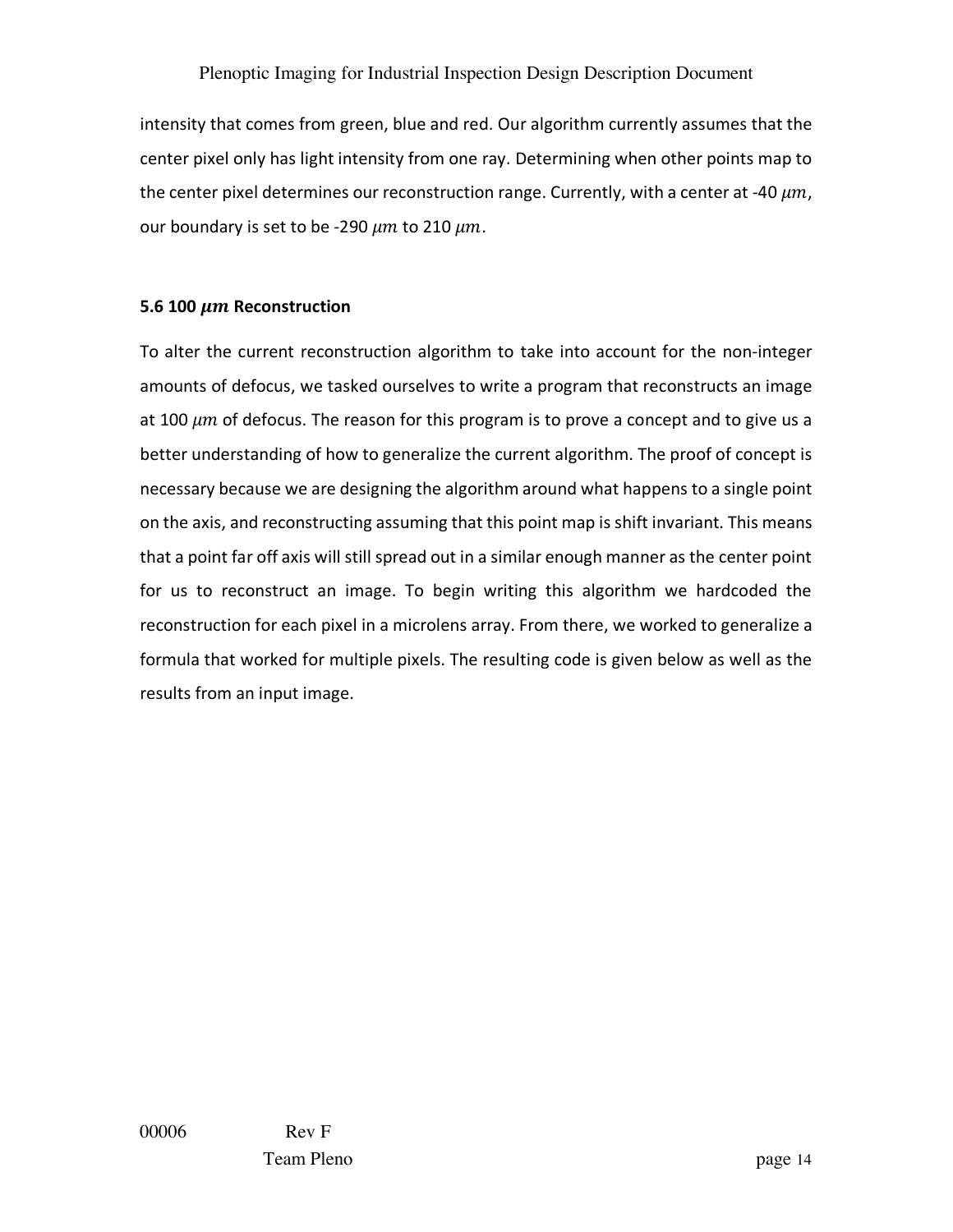

Plenoptic Imaging for Industrial Inspection Design Description Document

*Figure 6: Before and after reconstruction for 100 μm out of focus. Bottom row is averaged results with Fourier ratio below each picture.*

In figure 7, you can see that our code has successfully reconstructed a depiction of the infocus image before the averaging process. The black box around the outside of the last image is intentional, as we are looking to only reconstruct the center of the image due to time constraints on our program. In the second set of images, each microlens array has been averaged out, and its focal ratio has been computed. The focal ratio of the in-focus image and the reconstructed image are very close, meaning that our reconstruction algorithm has accurately reconstructed the image.

#### **5.7 0-100**µ**m Out of Focus Reconstruction Evaluation**

We tested the reconstruction algorithm for 100µm at defocus values from 0-100µm, with a separation of 10µm. The testing result is shown below where we plotted the Fourier ratio before and after reconstruction with the in-focus Fourier ratio of 0.848. As the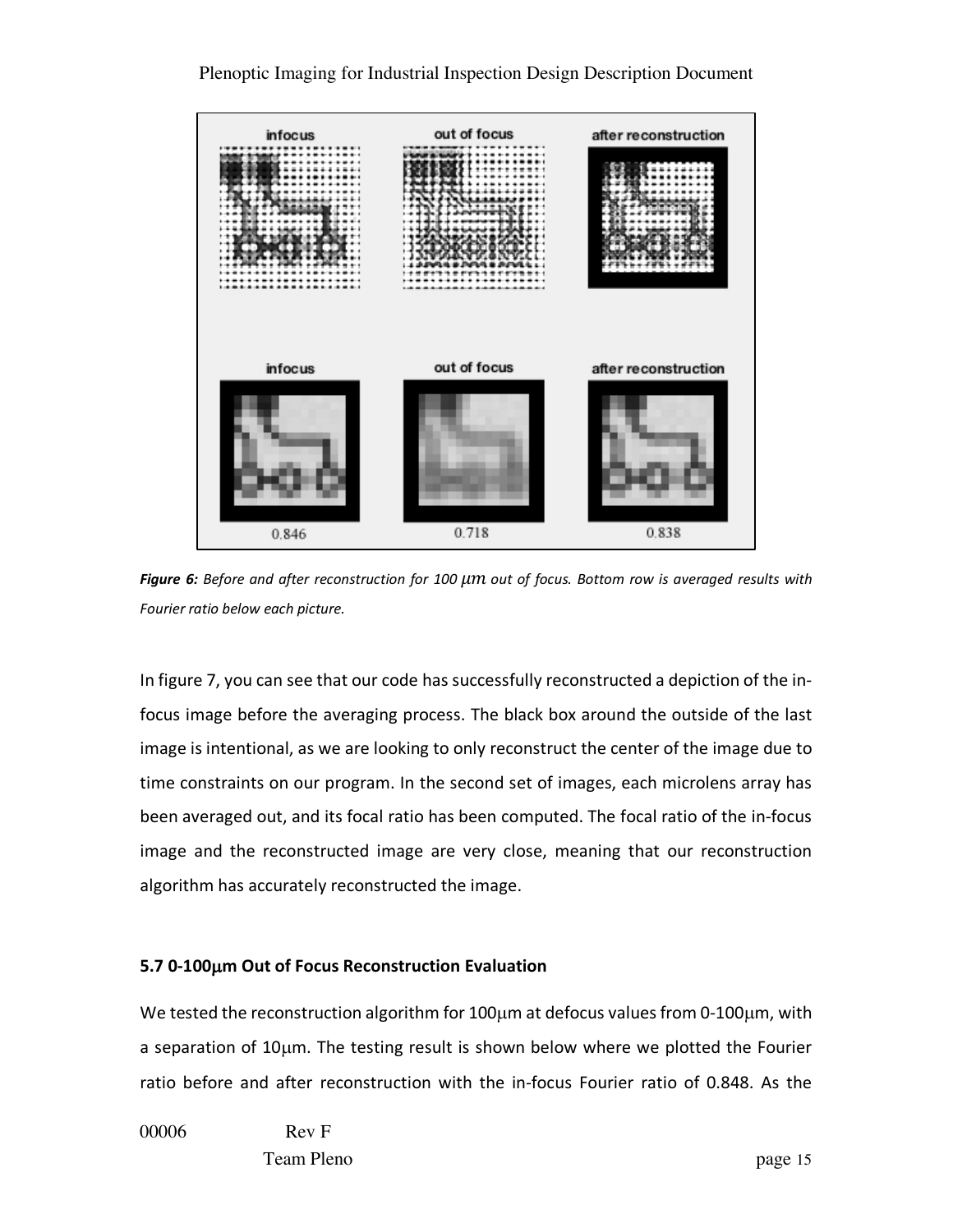system is further away from the focus, we can see that the Fourier ratio starts to go down. However, after reconstruction, the Fourier ratios are greater than 0.828 which is about 97.6% of 0.848.



*Figure 7: Fourier ratio for in-focus (Red), before reconstruction (Blue) and after reconstruction (Green) range from 0-100*  $\mu$ *m.* 

| Out of Focus $(\mu m)$ | <b>Before Reconstruction</b><br>(Fourier Ratio) | <b>After Reconstruction</b><br>(Fourier Ratio) |
|------------------------|-------------------------------------------------|------------------------------------------------|
| 0                      | 0.848                                           | 0.848                                          |
| 10                     | 0.842                                           | 0.839                                          |
| 20                     | 0.833                                           | 0.843                                          |
| 30                     | 0.824                                           | 0.838                                          |
| 40                     | 0.808                                           | 0.829                                          |
| 50                     | 0.792                                           | 0.836                                          |
| 60                     | 0.780                                           | 0.836                                          |
| 70                     | 0.765                                           | 0.834                                          |
| 80                     | 0.750                                           | 0.830                                          |
| 90                     | 0.738                                           | 0.828                                          |
| 100                    | 0.718                                           | 0.838                                          |

*Table 2: Fourier ratio data for in-focus, before reconstruction and after reconstruction range from 0-*

*100 µm.* 

00006 Rev F

Team Pleno page 16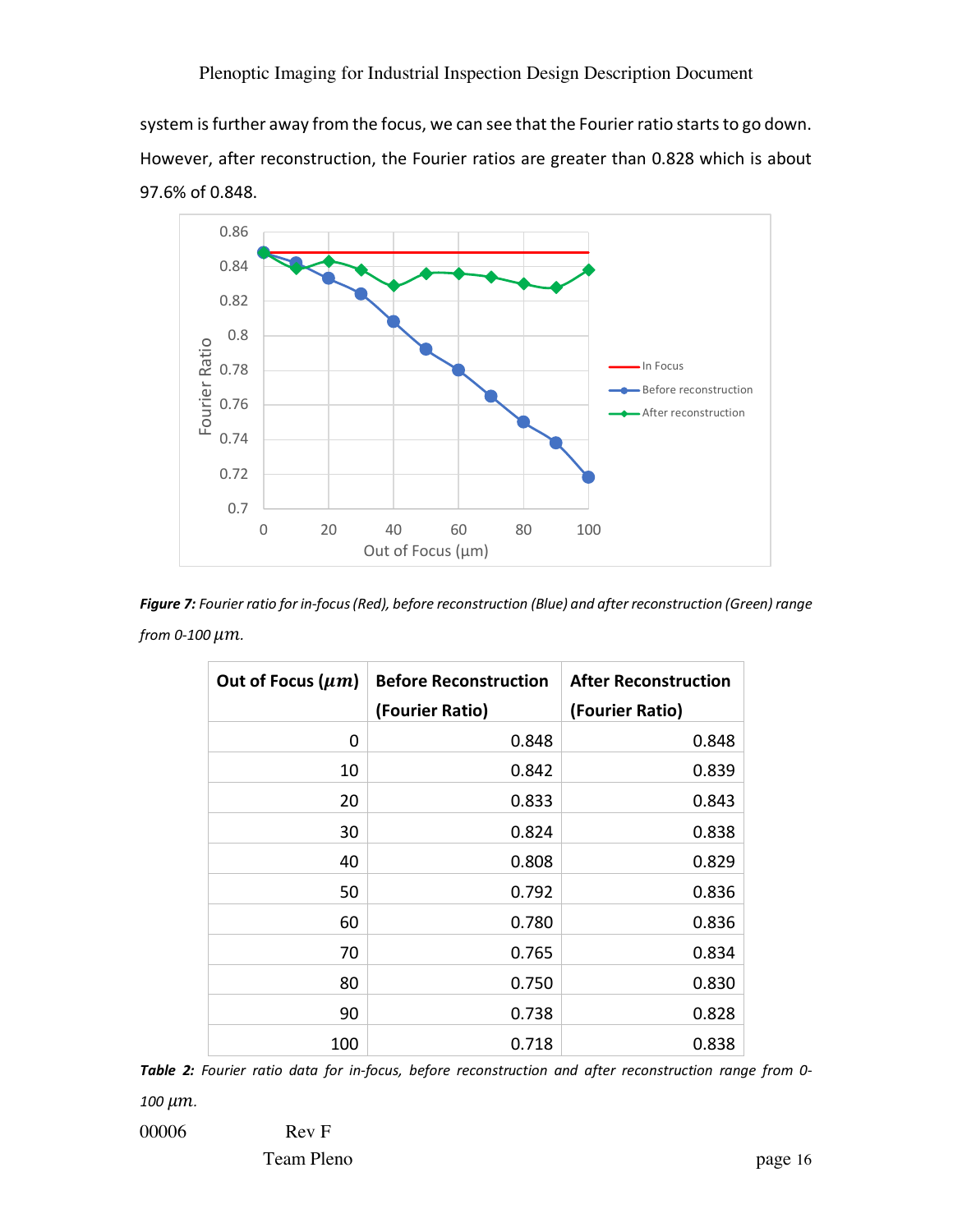The following figure is the output from MATLAB for 100 and 50 µm reconstruction. We can see from the 50 µm averaged photo that the image become much clearer after reconstruction.

| $100 \mu m$<br><b>Out of Focus</b>                   | infocus | 100um out of focus | after reconstruction |
|------------------------------------------------------|---------|--------------------|----------------------|
| $50 \mu m$<br><b>Out of Focus</b>                    | infocus | out of focus       | after reconstruction |
| $50 \mu m$<br><b>Out of Focus</b><br><b>Averaged</b> | infocus | out of focus       | after reconstruction |

Figure 8: 100  $\mu$ m reconstruction algorithm applied on a 50  $\mu$ m out of focus image.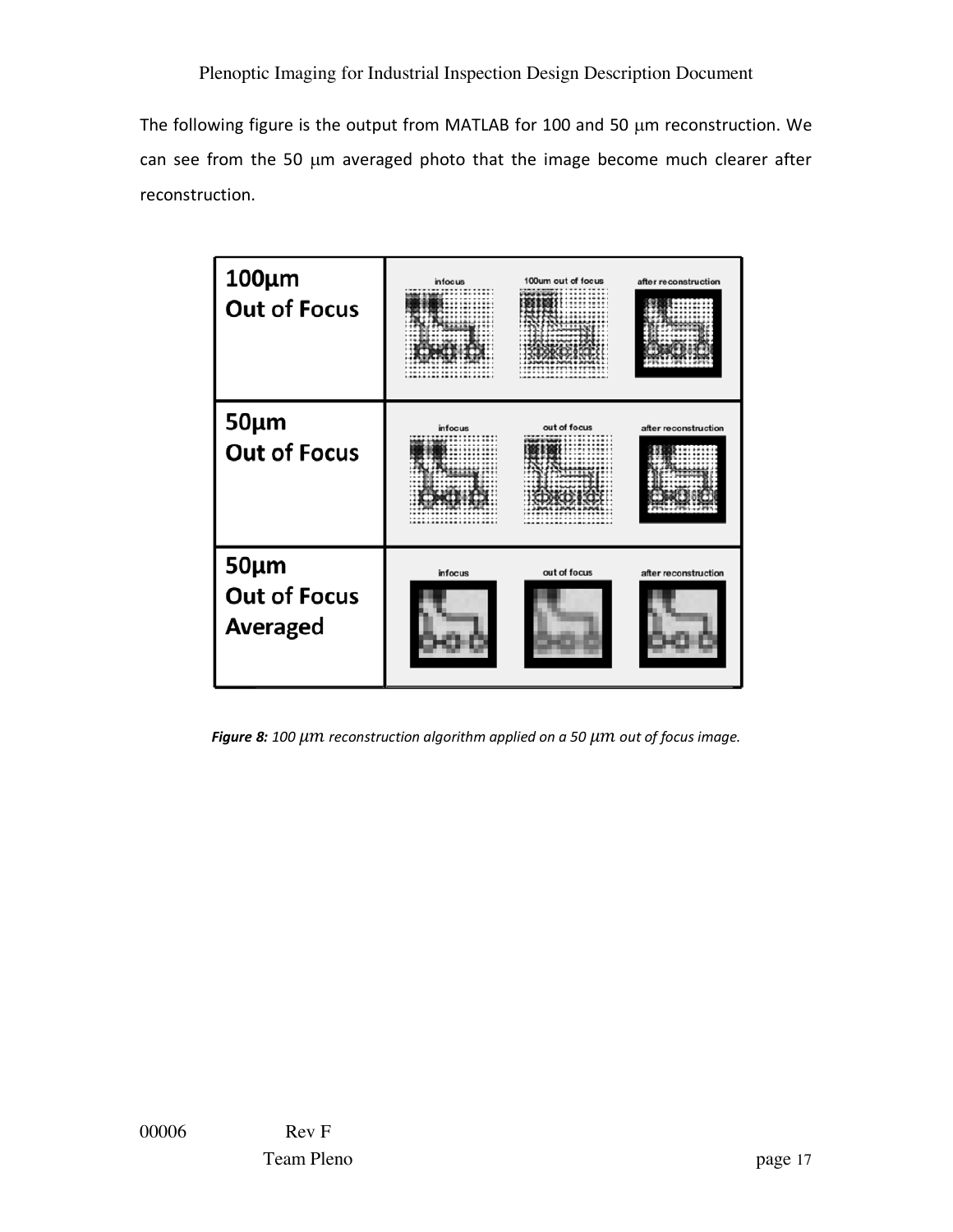### **5.8 Focus Ratio Determination of an Image Using FFT**

The current method for determining the quality of focus of an image uses the Fourier image of the reconstructed image, shown on the right. By comparing the intensity of the center to the out regions, the image with a better ratio (one that displays more higher frequency points) is selected. Further adaptations for this code will be testing it on greater samples to better determine the weighting on the ratio and the determination of regions.



*Figure 9: Sample output for Fourier Ratio method.*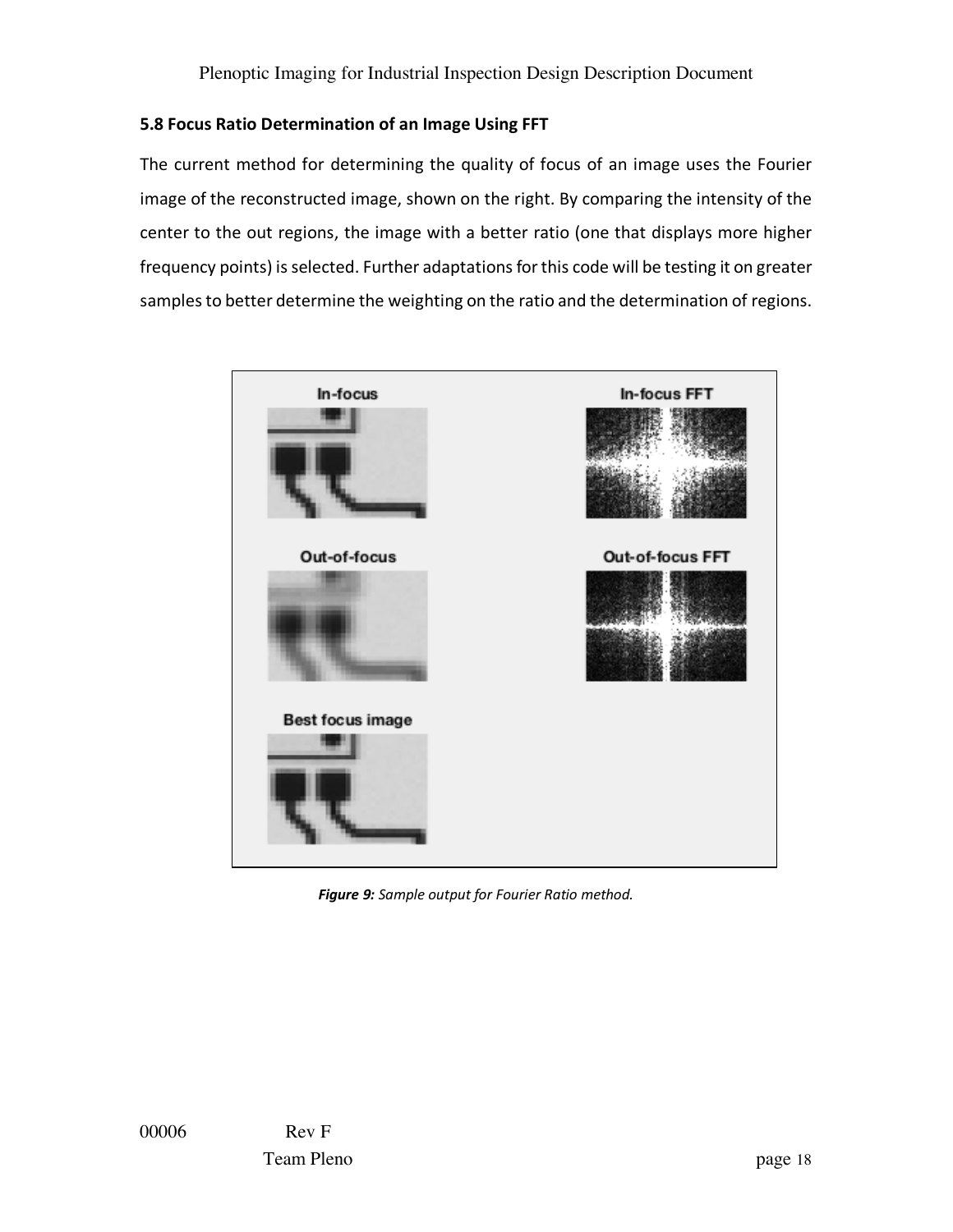#### **5.9 Point Spread Function Analysis**

#### **5.9.1 ZEMAX Simulation Data**

| G            |          |                |                |                |                |                |                | O              |                | Ō              | R              | s              |                |                 |                 |                |                          |                | z                        |                 |                 |                 |                 | AA AB AC AD AE AF AG AH |                |                |                | A              | AJ             | AK              |                | AL AM AN AO    |                |                |   | AQ           |
|--------------|----------|----------------|----------------|----------------|----------------|----------------|----------------|----------------|----------------|----------------|----------------|----------------|----------------|-----------------|-----------------|----------------|--------------------------|----------------|--------------------------|-----------------|-----------------|-----------------|-----------------|-------------------------|----------------|----------------|----------------|----------------|----------------|-----------------|----------------|----------------|----------------|----------------|---|--------------|
|              |          | 0              | 0              | 0              | 0              | 0              | 0              | 0              | 0              | 0              | 0              | $\bf{0}$       | $\bf{0}$       | $\mathbf{0}$    | $\mathbf{0}$    | $\Omega$       | $\Omega$                 | $\Omega$       | $\Omega$                 | $\Omega$        | $\mathbf{0}$    | $\bf{0}$        | $\bf{0}$        | 0                       | $\bf{0}$       | 0              | 0              | 0              | 0              | 0               | o              | 0              | 0              | 0              |   |              |
|              |          |                | 0              | 0              | 0              | $\bf{0}$       | $\bf{0}$       | 0              |                |                | 0              | 0              | 0              | $\bf{0}$        | $\bf{0}$        |                |                          |                |                          |                 | 0               | $\mathbf{0}$    | 0               | 0                       | $\Omega$       | 0              |                |                |                | 0               |                |                |                |                |   |              |
| $\Omega$     | 0        | $\bf{0}$       | 0              | 0              | 0              | 0              | 0              | 0              | 0              | 0              | $\mathbf{0}$   | $\mathbf 0$    | 0              | 0               | $\mathbf{0}$    |                | $\overline{0}$           |                | $\Omega$                 |                 | $\mathbf{0}$    | 0               | 0               | 0                       | 0              | 0              | 0              | 0              | 0              | 0               | 0              | $\bf{0}$       | 0              | 0              | 0 | 0            |
| 0            | $\bf{0}$ | $\bf{0}$       | 0              | 0              | 0              | 0              | 0              | 0              | 0              | 0              | 0              | $\mathbf 0$    | 0              | 0               | $\mathbf{0}$    | $\Omega$       |                          |                |                          | $\overline{0}$  | $\mathbf{0}$    | 0               | 0               | 0                       | 0              | 0              | 0              | 0              | 0              | 0               | 0              | 0              | 0              | 0              | 0 | $\mathbf{0}$ |
| 0            | 0        | $\bf{0}$       | 0              | 0              | 0              | 0              | 0              | 0              | 0              | 0              | 0              | 0              | 0              | 0               | 0               | $\overline{0}$ |                          | 0 0.05         | $\overline{0}$           | $\overline{0}$  | 0               | 0               | 0               | 0                       | 0              | 0              | 0              | 0              | 0              | 0               | 0              | 0              | 0              | 0              | 0 | 0            |
| 0            | 0        | 0              | 0              | $\mathbf 0$    | 0              | 0              | 0              | $\bf{0}$       | 0              | $\mathbf{0}$   |                | 0 0.08         | $\mathbf{0}$   | $\overline{0}$  | 0               |                |                          |                | 0 0.060.320.05           | $\overline{0}$  | $\overline{0}$  | $\overline{0}$  |                 | 0 0.02                  | $\overline{0}$ | $\mathbf 0$    | 0              | 0              | 0              | 0               | 0              | 0              | 0              | 0              | 0 |              |
| 0            | 0        | 0              | 0              | 0              | 0              | 0              | 0              | 0              | 0              | 0              | $\overline{0}$ | $\overline{0}$ | $\mathbf{0}$   | $\overline{0}$  | $\overline{0}$  | $\mathbf{0}$   | $\theta$                 | $\Omega$       | $\Omega$                 | $\overline{0}$  | $\overline{0}$  | $\Omega$        | $\overline{0}$  | $\overline{0}$          | $\overline{0}$ | 0              | 0              | 0              | 0              | 0               | 0              | 0              | 0              | 0              |   |              |
| 0            | 0        | 0              | 0              | 0              | 0              | 0              | $\bf{0}$       | 0              | 0              | 0              | $\overline{0}$ | $\overline{0}$ | $\overline{0}$ | $\overline{0}$  | $\overline{0}$  | $\overline{0}$ | $\theta$                 | $\Omega$       | $\Omega$                 | $\overline{0}$  | $\Omega$        | $\overline{0}$  | $\overline{0}$  | $\overline{0}$          | $\overline{0}$ | 0              | 0              | 0              | 0              | 0               | 0              | 0              | 0              | 0              |   |              |
| $\Omega$     | 0        | 0              | 0              | 0              | 0              | 0              | 0              | 0              | 0              | 0              | $\overline{0}$ | $\overline{0}$ | $\overline{0}$ | $\overline{0}$  | $\overline{0}$  | $\overline{0}$ | $\overline{0}$           | $\overline{0}$ | $\mathbf{0}$             | $\overline{0}$  | $\overline{0}$  | $\overline{0}$  | $\overline{0}$  | $\overline{0}$          | $\overline{0}$ | 0              | $\bf{0}$       | 0              | 0              | 0               | 0              | 0              | 0              | 0              |   |              |
| n            | 0        | 0              | 0              | $\bf{0}$       | 0              | 0              | $\bf{0}$       | 0              | 0              | $\mathbf 0$    | $\overline{0}$ | $\overline{0}$ | $\overline{0}$ | $\overline{0}$  | $\vert 0 \vert$ | $\overline{0}$ | $\overline{\phantom{0}}$ | $\mathbf 0$    | $\overline{\phantom{0}}$ | 0               | $\bullet$       |                 |                 | 0 0 0 0                 |                | $\mathbf 0$    | $\mathbf 0$    | 0              | 0              | 0               | 0              | 0              | 0              | 0              |   |              |
| 0            | 0        | 0              | 0              | $\bf{0}$       | 0              | $\overline{0}$ | $\overline{0}$ | $\overline{0}$ | $\overline{0}$ |                |                | 0,0.4(1)       | $\mathbf{0}$   | $\mathbf{0}$    | 0               |                | 0 0.76                   |                | 1 0.66                   | 0               | $\overline{0}$  | $\mathbf{0}$    | $\theta$        |                         | 1 04           | $\overline{0}$ | $\overline{0}$ | $\overline{0}$ | $\overline{0}$ | $\overline{0}$  | $\mathbf{0}$   | $\bf{0}$       | 0              | 0              |   |              |
| 0            | 0        | 0              | 0              | $\bf{0}$       |                | 0 0.05         | $\overline{0}$ | $\overline{0}$ | $\overline{0}$ |                |                |                | $\overline{0}$ | $\overline{0}$  | $\Omega$        |                | $0\,0.4$                 |                | 1 0.60                   | $\overline{0}$  | $\mathbf{0}$    | $\mathbf{0}$    | $\overline{0}$  | 1                       | 11             | $\overline{0}$ | $\overline{0}$ | $\overline{0}$ |                | 0 0.08          | $\mathbf{0}$   | $\bf{0}$       | 0              | 0              |   |              |
| 0            | 0        | 0              | 0              | 0              | 0              | $\overline{0}$ | $\overline{0}$ | $\overline{0}$ | $\overline{0}$ | $\bf{0}$       | $\mathbf{0}$   |                | $\overline{0}$ | $\overline{0}$  | $\overline{0}$  | $\overline{0}$ | $\overline{0}$           | $\overline{0}$ | $\overline{0}$           | $\overline{0}$  | $\overline{0}$  |                 | $\overline{0}$  | $\overline{0}$          | $\overline{0}$ | $\overline{0}$ | $\Omega$       | $\overline{0}$ | $\overline{0}$ | $\overline{0}$  | 0              | $\bf{0}$       | 0              | 0              |   |              |
|              |          | $\Omega$       | 0              | $\Omega$       | 0              | $\overline{0}$ |                |                |                |                | $\Omega$       |                |                | $\theta$        | $\Omega$        | $\overline{0}$ | $\Omega$                 | $\overline{0}$ | $\Omega$                 | $\overline{0}$  | $\overline{0}$  |                 |                 | $\theta$                | $\Omega$       | $\overline{0}$ | $\overline{0}$ | $\overline{0}$ | $\overline{0}$ | $\overline{0}$  | $\Omega$       | $\Omega$       | $\Omega$       | 0              |   |              |
|              | 0        | $\Omega$       | 0              | 0              | 0              | $\overline{0}$ |                |                |                |                | $\mathbf{0}$   |                | $\overline{0}$ | $\mathbf{0}$    | $\overline{0}$  | $\overline{0}$ | $\Omega$                 | $\overline{0}$ | $\overline{0}$           | $\overline{0}$  | $\bf{0}$        | $\overline{0}$  | $\overline{0}$  | $\mathbf 0$             | $\overline{0}$ |                |                |                | $\overline{0}$ | $\overline{0}$  | 0              | 0              | $\bf{0}$       | 0              |   |              |
|              | $\Omega$ | $\overline{0}$ | $\Omega$       | $\theta$       |                | $\theta$       |                | ö              | $\alpha$       | $\Omega$       |                | $0$ 0          | $\overline{0}$ | $\overline{0}$  | $\overline{0}$  |                | $0 \quad 0$              | $\mathbf{0}$   | $\Omega$                 | $\Omega$        | $\overline{0}$  | $\overline{0}$  | $\vert 0 \vert$ | $\Omega$                | $\overline{0}$ | $\overline{0}$ | $\theta$       | $\theta$       | $\overline{0}$ | $\theta$        | $\overline{0}$ | $\overline{0}$ | $\overline{0}$ | $\Omega$       |   |              |
|              |          |                |                |                |                | 0.05           |                |                |                |                |                | 0,0.70,0.46    | $\overline{0}$ | $\overline{0}$  | $\overline{0}$  |                |                          |                | 0.02080250               |                 | $\overline{0}$  | $\vert 0 \vert$ |                 | $0 \ 0.440.5$           |                | $\overline{0}$ |                |                |                | 0 0.0           |                |                |                | $\overline{0}$ |   |              |
|              |          |                |                |                | 0 0.020.30     |                |                |                |                |                |                | 11             | $\overline{0}$ | $\vert 0 \vert$ | 0               |                | 0 0.78                   |                | 10.73                    | $\overline{0}$  | $\Omega$        | $\overline{0}$  | $\overline{0}$  |                         |                | $\overline{0}$ |                |                |                | 0 0.46          |                |                |                | $\Omega$       |   |              |
|              |          |                |                |                |                | $00$ 0 $60$    |                |                |                |                |                | 0.0710.58      | $\Omega$       | $\Omega$        | $\overline{0}$  |                |                          |                | 0, 0.2, 0.9, 0.18        | $\overline{0}$  | $\vert 0 \vert$ | $\overline{0}$  |                 | 0.0508                  |                | $\overline{0}$ |                |                |                | 000             |                |                |                | o              |   |              |
| $\mathbf{0}$ | $\Omega$ | $\Omega$       | $\overline{0}$ | $\overline{0}$ | $\overline{0}$ | $\overline{0}$ | $\Omega$       | $\Omega$       | $\Omega$       | $\Omega$       | $\overline{0}$ | $\Omega$       | $\overline{0}$ | $\overline{0}$  | $\overline{0}$  | $\overline{0}$ | $\mathbf{0}$             | $\Omega$       | $\overline{0}$           | $\Omega$        | $\overline{0}$  | $\overline{0}$  | $\overline{0}$  | $\overline{0}$          | 0              | $\overline{0}$ | $\Omega$       | $\mathbf{0}$   | $\mathbf 0$    | $\overline{0}$  | $\overline{0}$ | $\mathbf{0}$   | 0              | $\Omega$       |   | o            |
| $\bf{0}$     | $\bf{0}$ | $\mathbf{0}$   | 0              | $\bf{0}$       | $\mathbf{0}$   | $\overline{0}$ | $\overline{0}$ | $\overline{0}$ | $\overline{0}$ | $\overline{0}$ | $\mathbf{0}$   | $\overline{0}$ | $\mathbf{0}$   | $\mathbf{0}$    | $\overline{0}$  | $\overline{0}$ | $\overline{0}$           | $\overline{0}$ | $\overline{0}$           | $\overline{0}$  | $\Omega$        | $\mathbf{0}$    | $\overline{0}$  | $\mathbf{0}$            | $\overline{0}$ | $\overline{0}$ | $\overline{0}$ | $\overline{0}$ | $\overline{0}$ | $\overline{0}$  | $\mathbf 0$    | $\bf{0}$       | 0              | 0              | 0 | 0            |
| $\bf{0}$     | 0        | $\bf{0}$       | 0              | 0              | 0              | $\overline{0}$ | $\overline{0}$ | $\overline{0}$ | $\Omega$       |                | $\mathbf{0}$   |                |                | $\Omega$        | $\overline{0}$  | $\overline{0}$ | $\overline{0}$           | $\overline{0}$ | $\overline{0}$           | $\overline{0}$  | $\overline{0}$  |                 |                 | $\mathbf{0}$            | $\overline{0}$ | $\overline{0}$ | $\overline{0}$ | $\overline{0}$ | $\overline{0}$ | $\overline{0}$  | 0              | 0              | 0              | 0              |   | 0            |
| 0            | $\bf{0}$ | $\bf{0}$       | 0              | 0              | 0              | $\Omega$       | $\overline{0}$ | $\Omega$       |                |                | $\mathbf{0}$   |                | $\Omega$       | $\mathbf{0}$    | $\overline{0}$  | $\Omega$       | $\overline{0}$           | $\overline{0}$ | $\Omega$                 | $\overline{0}$  | $\overline{0}$  | $\overline{0}$  | $\Omega$        | $\mathbf{0}$            | $\overline{0}$ | $\Omega$       | $\overline{0}$ | $\overline{0}$ | $\overline{0}$ | $\overline{0}$  | 0              | $\mathbf{0}$   | 0              | 0              | 0 | 0            |
| $\bf{0}$     | $\bf{0}$ | $\bf{0}$       | 0              | 0              | $\mathbf{0}$   | 0.0            | $\overline{0}$ | $\Omega$       |                |                |                |                | $\overline{0}$ | $\Omega$        | 0               |                | 0 0.50                   |                | 1 0.52                   | $\overline{0}$  | $\mathbf{0}$    | $\mathbf{0}$    | $\overline{0}$  |                         |                | $\overline{0}$ | $\overline{0}$ | $\overline{0}$ |                | $0 0.0^{\circ}$ | 0              | $\mathbf{0}$   | $\bf{0}$       | 0              | 0 | 0            |
| 0            | $\bf{0}$ | $\bf{0}$       | 0              | 0              | 0              | $\overline{0}$ | $\overline{0}$ | $\overline{0}$ | $\overline{0}$ |                | 0,0.45         |                | $\mathbf{0}$   | $\mathbf{0}$    | 0               |                | 0 0.72                   |                | 1 0.70                   | $\vert 0 \vert$ | $\mathbf{0}$    | $\mathbf{0}$    | $\overline{0}$  |                         | 1 0.36         | $\overline{0}$ | $\overline{0}$ | $\overline{0}$ | $\overline{0}$ | $\overline{0}$  | 0              | 0              | $\bf{0}$       | 0              | 0 | 0            |
| $\Omega$     | 0        | $\bf{0}$       | 0              | 0              | 0              | $\bf{0}$       | $\bf{0}$       | 0              | 0              | 0              | $\overline{0}$ | $\overline{0}$ | $\overline{0}$ | $\overline{0}$  | $\overline{0}$  | $\mathbf{0}$   | $\mathbf{0}$             | $\mathbf{0}$   | $\Omega$                 | $\overline{0}$  | $\overline{0}$  | $\overline{0}$  | $\overline{0}$  | $\overline{0}$          | $\overline{0}$ | $\mathbf{0}$   | $\Omega$       | $\mathbf{0}$   | 0              | $\bf{0}$        | 0              | $\mathbf 0$    | $\bf{0}$       | 0              | 0 | 0            |
| $\Omega$     | 0        | 0              | 0              | $\bf{0}$       | 0              | $\bf{0}$       | $\bf{0}$       | 0              | 0              | $\mathbf{0}$   | $\mathbf{0}$   | $\overline{0}$ | $\overline{0}$ | $\overline{0}$  | $\overline{0}$  | $\mathbf{0}$   | $\theta$                 | $\Omega$       | $\Omega$                 | $\Omega$        | $\overline{0}$  | $\overline{0}$  | $\overline{0}$  | $\vert 0 \vert$         | $\overline{0}$ | 0              | $\bf{0}$       | 0              | 0              | 0               | 0              | $\mathbf{0}$   | $\bf{0}$       | 0              | 0 | 0            |
| 0            | $\bf{0}$ | $\bf{0}$       | 0              | 0              | 0              | $\bf{0}$       | $\bf{0}$       | 0              | $\bf{0}$       | $\mathbf{0}$   | $\mathbf{0}$   | $\mathbf{0}$   | $\overline{0}$ | $\overline{0}$  | $\overline{0}$  | $\overline{0}$ | $\theta$                 | O              | $\theta$                 | $\overline{0}$  | $\overline{0}$  | $\overline{0}$  | $\mathbf{0}$    | $\overline{0}$          | $\overline{0}$ | 0              | $\bf{0}$       | 0              | $\bf{0}$       | 0               | 0              | $\bf{0}$       | $\bf{0}$       | 0              | 0 | $\Omega$     |
| 0            | 0        | $\bf{0}$       | 0              | 0              | 0              | $\bf{0}$       | $\bf{0}$       | 0              | 0              | $\bf{0}$       | $\overline{0}$ | $\Omega$       | $\overline{0}$ | $\overline{0}$  | $\overline{0}$  | $\Omega$       | $\Omega$                 | ō              | Ō                        | $\Omega$        | $\overline{0}$  | $\overline{0}$  | $\mathbf{0}$    | $\overline{0}$          | $\overline{0}$ | $\bf{0}$       | $\bf{0}$       | 0              | 0              | 0               | 0              | $\bf{0}$       | $\bf{0}$       | 0              | 0 | $\Omega$     |
| 0            |          | $\Omega$       | 0              | 0              | 0              | 0              | 0              | 0              | 0              | $\mathbf{0}$   |                | 0 0.05         | $\overline{0}$ | $\overline{0}$  | 0               |                |                          |                | 0 0.040.480.09           | $\overline{0}$  | $\overline{0}$  | $\overline{0}$  |                 | 0 0.04                  | $\mathbf{0}$   | 0              | 0              | 0              | 0              | 0               | 0              | $\bf{0}$       | $\Omega$       | 0              |   |              |
| n            |          | $\Omega$       | 0              | 0              | 0              | $\bf{0}$       | $\bf{0}$       | 0              | 0              | 0              | $\bf{0}$       | $\bf{0}$       | $\bf{0}$       | $\bf{0}$        | $\mathbf{0}$    | $\mathbf{0}$   |                          | 0 0.10         |                          | $\overline{0}$  | $\bf{0}$        | $\bf{0}$        | 0               | 0                       | 0              | 0              | 0              | 0              | 0              | $\Omega$        | 0              | $\bf{0}$       | $\Omega$       | 0              |   |              |
|              |          | $\bf{0}$       | 0              | 0              | 0              | 0              | 0              | 0              | 0              | 0              | 0              | $\bf{0}$       | 0              | 0               | 0               | o              |                          | $\overline{0}$ | $\Omega$                 | $\Omega$        | 0               | $\bf{0}$        | 0               | 0                       | 0              | 0              | $\mathbf{0}$   | 0              | 0              | $\Omega$        | 0              | $\mathbf{0}$   | 0              | 0              |   |              |
|              |          |                |                | 0              | 0              | 0              |                |                |                | 0              | 0              | 0              | 0              | $\bf{0}$        |                 |                |                          |                |                          |                 | 0               | 0               | 0               | 0                       | 0              | 0              |                |                |                |                 |                |                |                |                |   |              |
|              |          |                |                |                |                |                |                |                |                |                | 0              | $\mathbf{0}$   | 0              | 0               |                 |                |                          |                |                          |                 |                 |                 |                 |                         |                |                |                |                |                |                 |                |                |                |                |   |              |
|              |          |                |                |                |                |                |                | 0              | O              | O              | 0              | $\mathbf{0}$   | $\Omega$       | $\Omega$        | $\Omega$        |                |                          |                |                          |                 |                 |                 |                 |                         |                |                |                |                |                |                 |                |                |                |                |   |              |

*Figure 10: Point spread data for 100*  $\mu$ *m out of focus.* 

The figure above shows the values of the 100  $\mu$ m point spread. The center green area is the microlens to be reconstructed. The light that needs to be imaged back to a pixel in the center microlens array is always in the same location in a different microlens array assuming no aberrations in the system. With this knowledge, all pixels to be reconstructed can be sorted into three groups, those that can be reconstructed from 1 pixel, 2 pixels or four pixels (shown in color in the figure above). The center pixel of each microlens array is guaranteed to only map back to itself. With this, we can use the center pixel as an

00006 Rev F

Team Pleno page 19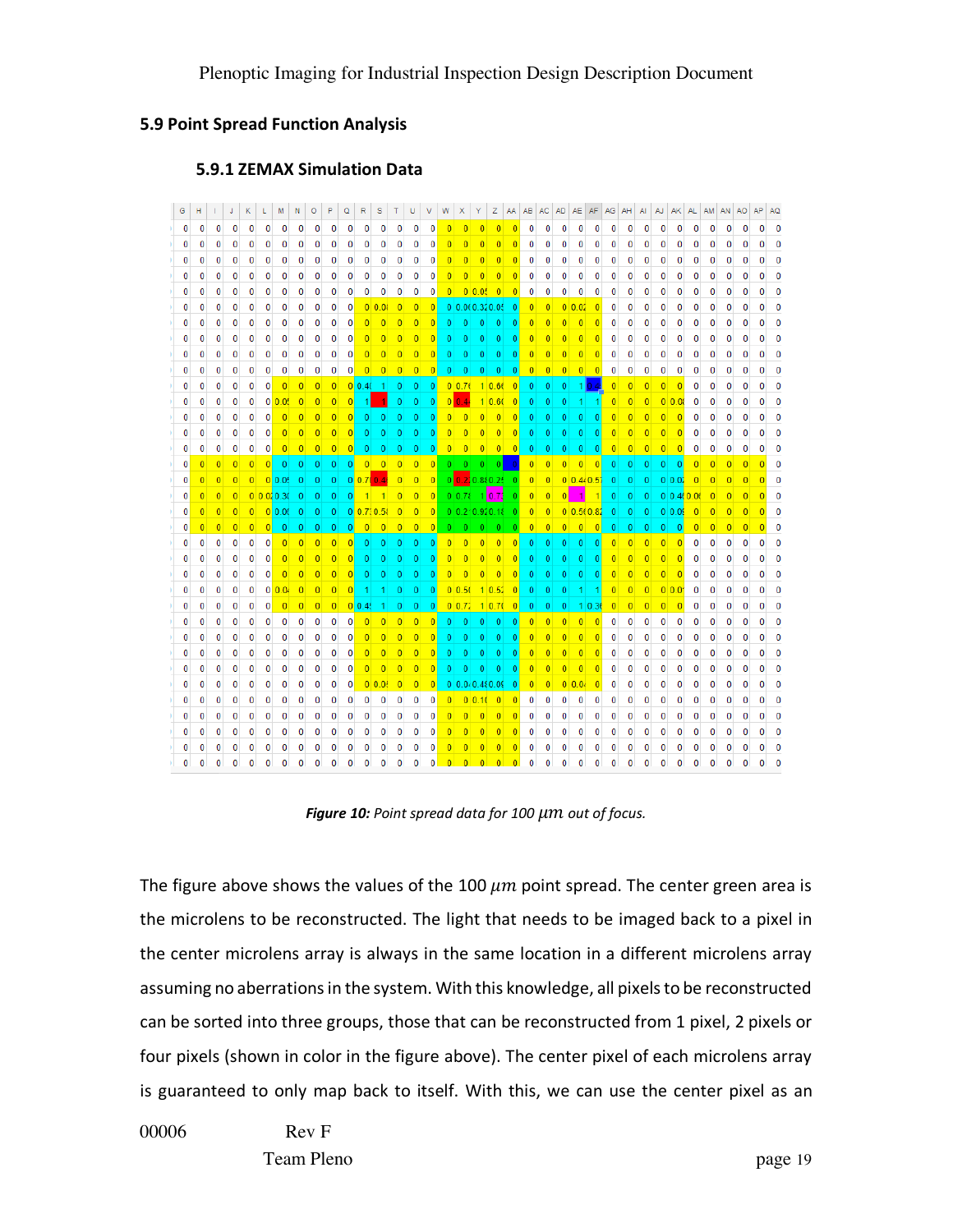intensity ratio to understand what happens at overlapping pixels. For the above figure to reconstruct the pixel one to the right from the center we would use the pink pixels. The intensity that would be mapped to this pixel would be the Intensity seen at a pink pixel time the amount of light hitting it from the center microlens array divided by the amount hitting it from the amount hitting it from the center microlens array plus the light hitting it from the microlens array to the left. This process is then repeated for the second pink pixel. The final result is an averaging formula that allows us to map back intensity at each pixel to a microlens array based on the intensities from the center pixel in each microlens array.

#### **5.9.2 Theoretical Analysis with Excel**

Working with our customer we designed an excel program that displays the theoretical point spread function of a given system at a given defocus. The purpose of this program is to manipulate it to alter the characterization of the system and use its output as the text file point spread functions to be input into our algorithm. It works by determining the size of the spot on the microlens, and which pixel in the center microlens it should go back to. From there it sees which microlens the light is currently in and assigns an intensity to the corresponding pixel in that microlens. The intensity value is determined by the ratio of the overlap of each pixel across microlenses, working under the assumption that the light is evenly distributed across each pixel. In the diagram below the black grid is the set of pixels that the light will be mapped back to, and the red grid is the set of microlenses.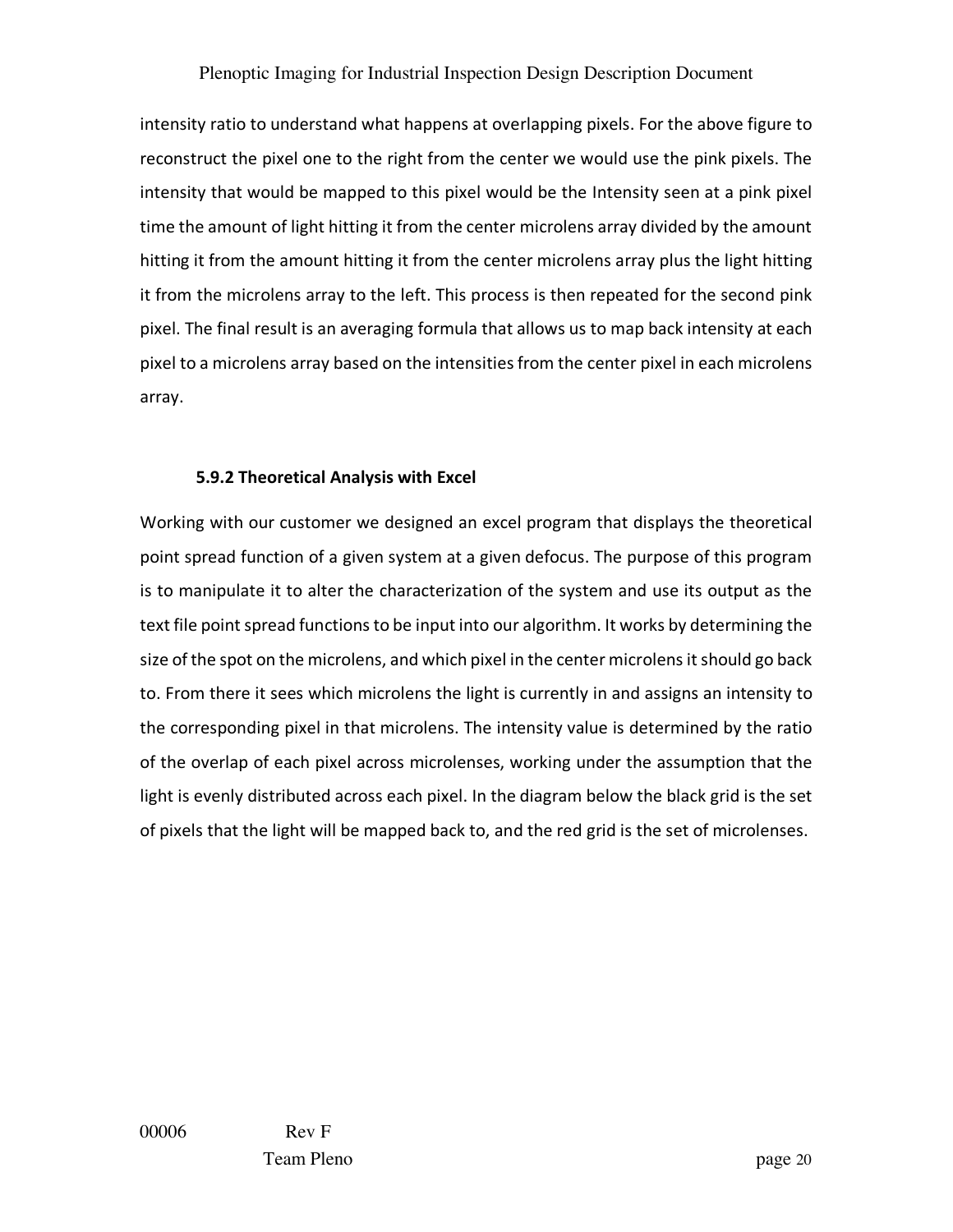| System working f/#    | 10             |           |            |                       |         |                      |                |                      |            |
|-----------------------|----------------|-----------|------------|-----------------------|---------|----------------------|----------------|----------------------|------------|
| Magnification         | $\overline{2}$ |           |            |                       |         |                      |                |                      |            |
| Pixels per micro lens | 5              |           |            |                       |         |                      |                |                      |            |
| Pixel size            | 0.00345        | mm        |            |                       |         |                      |                |                      |            |
| <b>Microlens size</b> | 0.01725        | mm        |            |                       |         |                      |                |                      |            |
| <b>MLA ref index</b>  | 1.5168         |           |            |                       |         |                      |                |                      |            |
| Ray angle +2 max      | 1.89           | ó         |            |                       |         |                      |                |                      |            |
| Ray angle +2 min      | 1.13           | $\bullet$ |            |                       |         |                      |                |                      |            |
| Ray angle +1 max      | 1.13           | $\circ$   |            |                       |         |                      |                |                      |            |
| Ray angle +1 min      | 0.38           | $\circ$   |            |                       |         |                      | <b>Adjust</b>  |                      |            |
| Ray angle 0 max       | 0.38           | o         |            |                       |         |                      | <b>Defocus</b> |                      |            |
| <b>Object defocus</b> | 0.15           | mm        |            |                       |         |                      |                |                      |            |
| Image defocus         | 0.91           | mm        |            |                       |         |                      |                |                      |            |
| Ray position +2 max   | 0.030          | mm        |            | 1.737903              | ulenses |                      |                |                      |            |
| Ray position +2 min   | 0.018          | mm        |            | 1.042657              | µlenses |                      |                |                      |            |
| Ray position +1 max   | 0.018          | mm        |            | 1.042657              | µlenses |                      |                |                      |            |
| Ray position +1 min   | 0.006          | mm        |            | 0.347538              | ulenses |                      |                |                      |            |
| Ray position 0 max    | 0.006          | mm        |            | 0.347538              | µlenses |                      |                |                      |            |
|                       |                |           |            | 0.4                   |         | 01 01 01             |                | 61                   |            |
| Ë<br>ī                | - 1            |           |            | 01 05                 |         | 01 87 67             |                | 85.03                |            |
|                       | ٠              |           | 0.1        | 0.5 0.8               |         | 03 08 02             |                | 0.6 0.1              | 0.4        |
|                       |                |           | 0.1<br>6.3 | 01 02<br>$0.3 - 0.8$  |         | 00 02 00<br>as 14 as |                | $0.2 - 0.9$<br>84.07 | $\alpha$   |
|                       |                |           | 0.1        | $0.1 - 0.2$           |         | 00 07 00             |                | 0.2 0.3              | 0.3<br>0.1 |
| ı<br>L                | 1<br>ı<br>т    |           | 0.1        | <b>05 BB</b><br>01 05 |         | us as us<br>01 07 01 |                | 9603<br><b>66 01</b> | 0.1        |
|                       |                |           |            | 0.1                   |         | 01 01 01             |                | ù1                   |            |

*Figure 11: Sample Excel Output at 150*  $\mu$ *m out of focus.*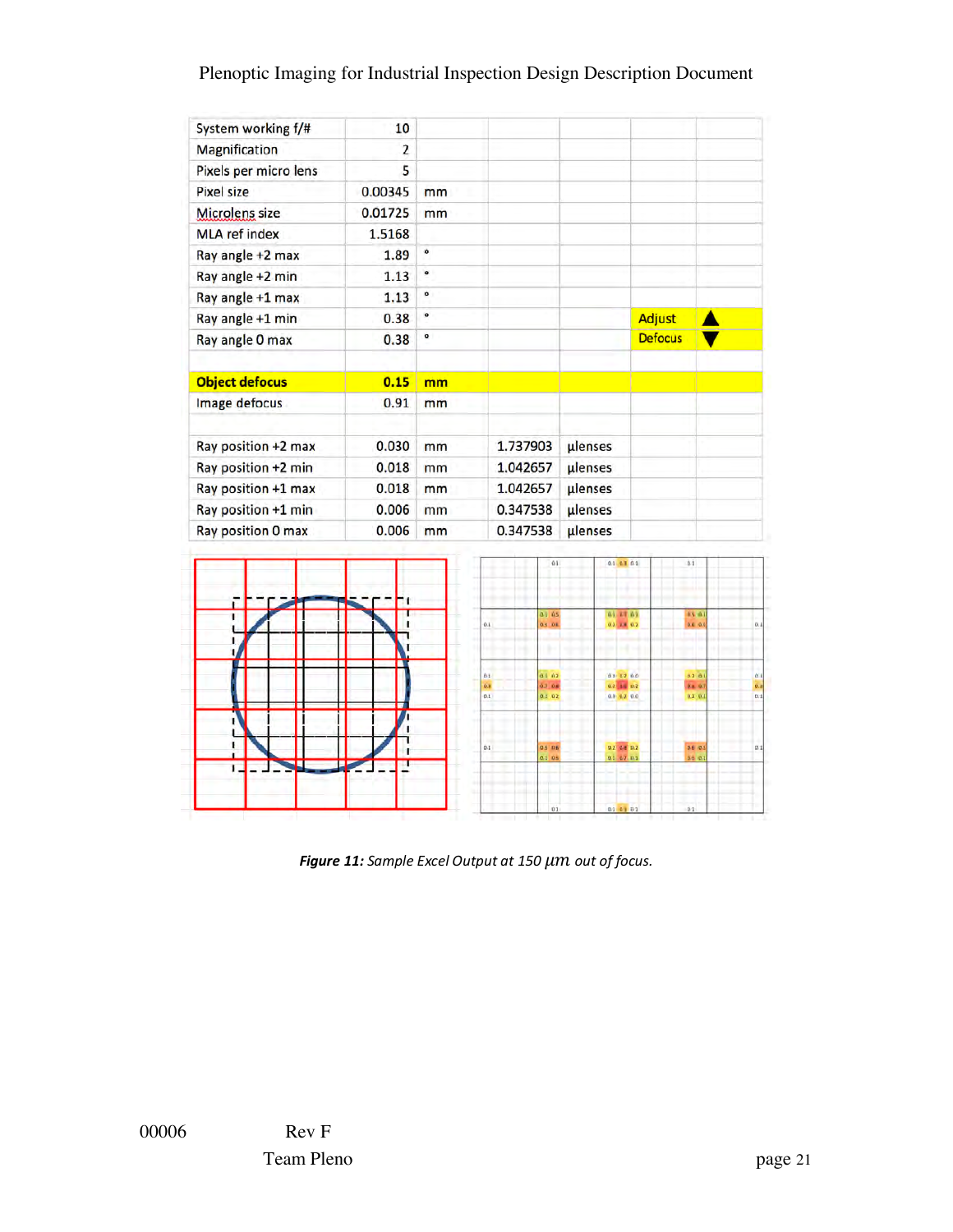#### **5.9.3 MATLAB Implementation**

To analyze the output of the excel file we wrote a MATLAB script that iteratively searches through each microlens array for intensity values above a given threshold. When it finds a value above a given threshold it places a pixel into the array to be returned by the function. The pixel structure that the array returns is characterized by an intensity, an x component (in relation to the center pixel), and a y component (in relation to the center pixel). The output array is a k x k x 4 array where k is the size of a microlens array and the value at  $(x, y, z)$  is one of the pixels that provides intensity to the pixel x, y in the center microlens array. The output array has a maximum of 4 pixels per x, y location as four is the maximum number of locations a pixel in the center microlens array can be dependent on. If a pixel is dependent on fewer pixels then the remaining pixels are zero pixels which have a value of 0,0,0. The benefit to this analysis is that once it has been done, then the array can be stored and will not have to be recomputed until the system is changed and new point spread functions are generated.

#### **5.10 Reconstruction with Point Spread Function**

The reconstruction using the point spread function takes an analyzed PSF and the input image. The analyzed PSF gives information about which pixels influence the intensity hitting each location in the microlens array. Due to the bounds of our reconstruction method, the intensity of light hitting the center pixel in the microlens does not have light from other microlens arrays hitting it. This means that we can compare the intensities of different microlens array's center pixels to reconstruct the image. At the boundaries of images, the algorithm implements zero padding. The algorithm iterates through all microlens arrays, creating the reconstructed image. The image then calls the averaging method that averages each microlens array to be one pixel.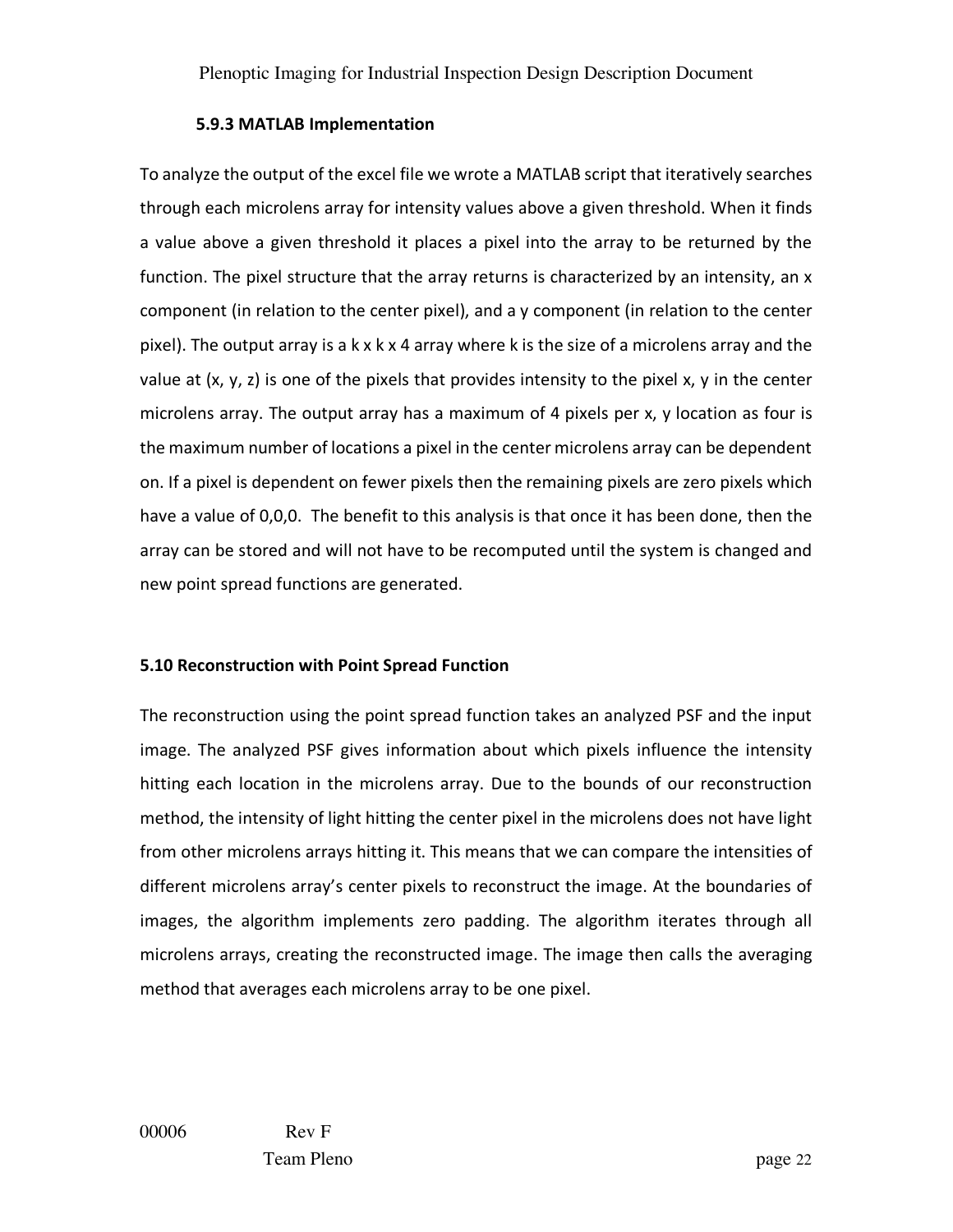## **6. Final Results**

#### **6.1 MATLAB Reconstruction GUI**



*Figure 11: 150 µm defocus reconstructed with 0, 50, 100 and 150 µm PSF.* 

00006 Rev F Team Pleno page 23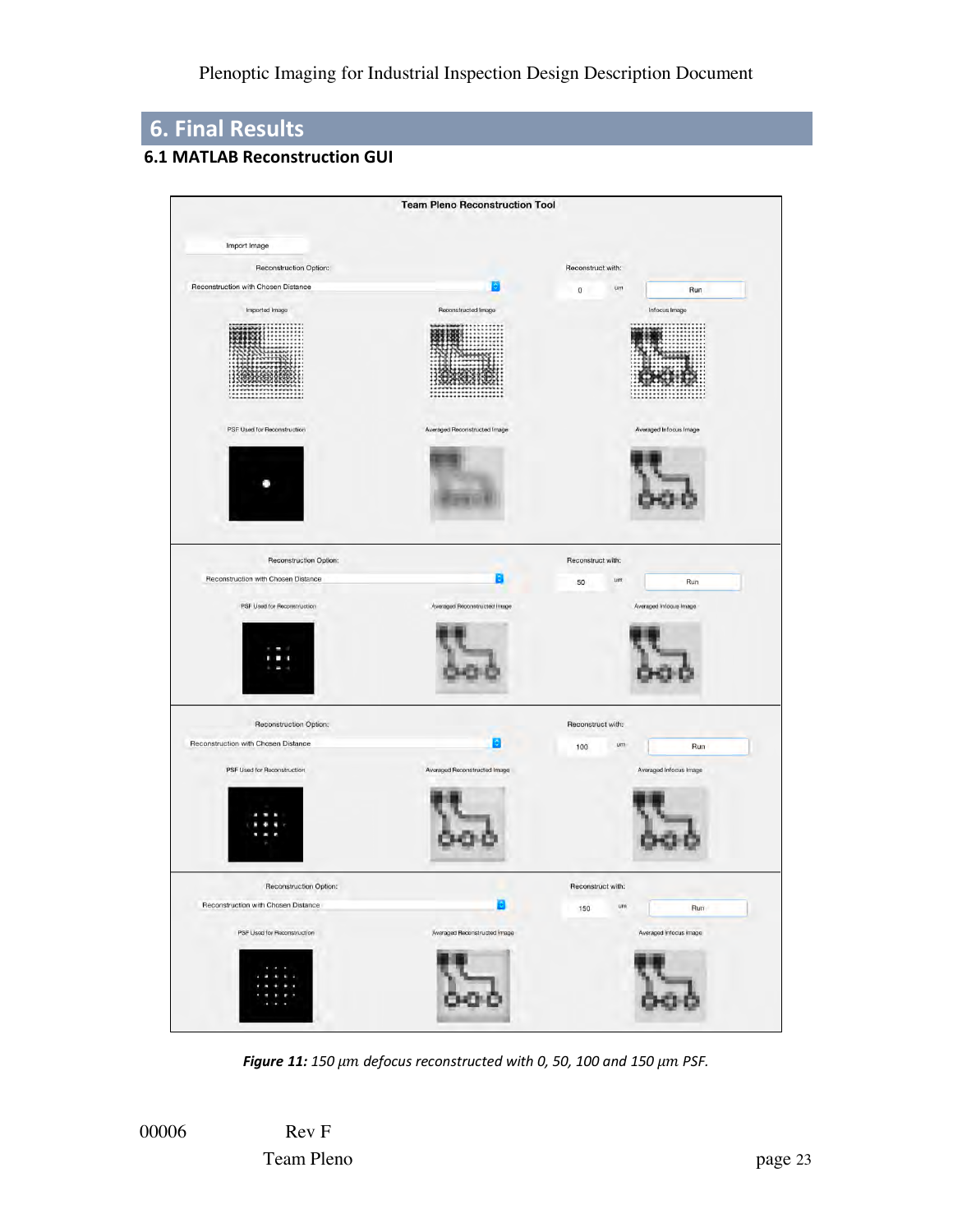

*Figure 12: 150 defocus reconstructed automatically.*

Our GUI, as shown above, shows the process and steps of the reconstruction. It allows you to choose two reconstruction methods for an imported image at different defocus positions taken from the plenoptic system in ZEMAX. The first (as shown in Figure 12) follows the algorithm described in this paper (see Figure 2, the workflow, for a precise description) and automatically reconstructed the image at best-focus; the second (as shown in Figure 11) allows for a reconstruction at a given amount of defocus. The imported image is shown in the top left, with the used PSF below it. The center two pictures show the reconstructed image, and the averaged reconstructed image. On the right shows the in-focusimage for a comparison. Even at high levels of defocus our output image closely resembles that of the in-focus image.

#### **6.2 Design Day Demonstration**

On the senior design day, we had a demo showing off the reconstruction algorithm. The setup used our standard ZEMAX file setup with a rotated object so that we could refocus it to different areas of the picture. This allowed people to see the advantages of plenoptic images, as we could alter the focus of an image after it had been taken.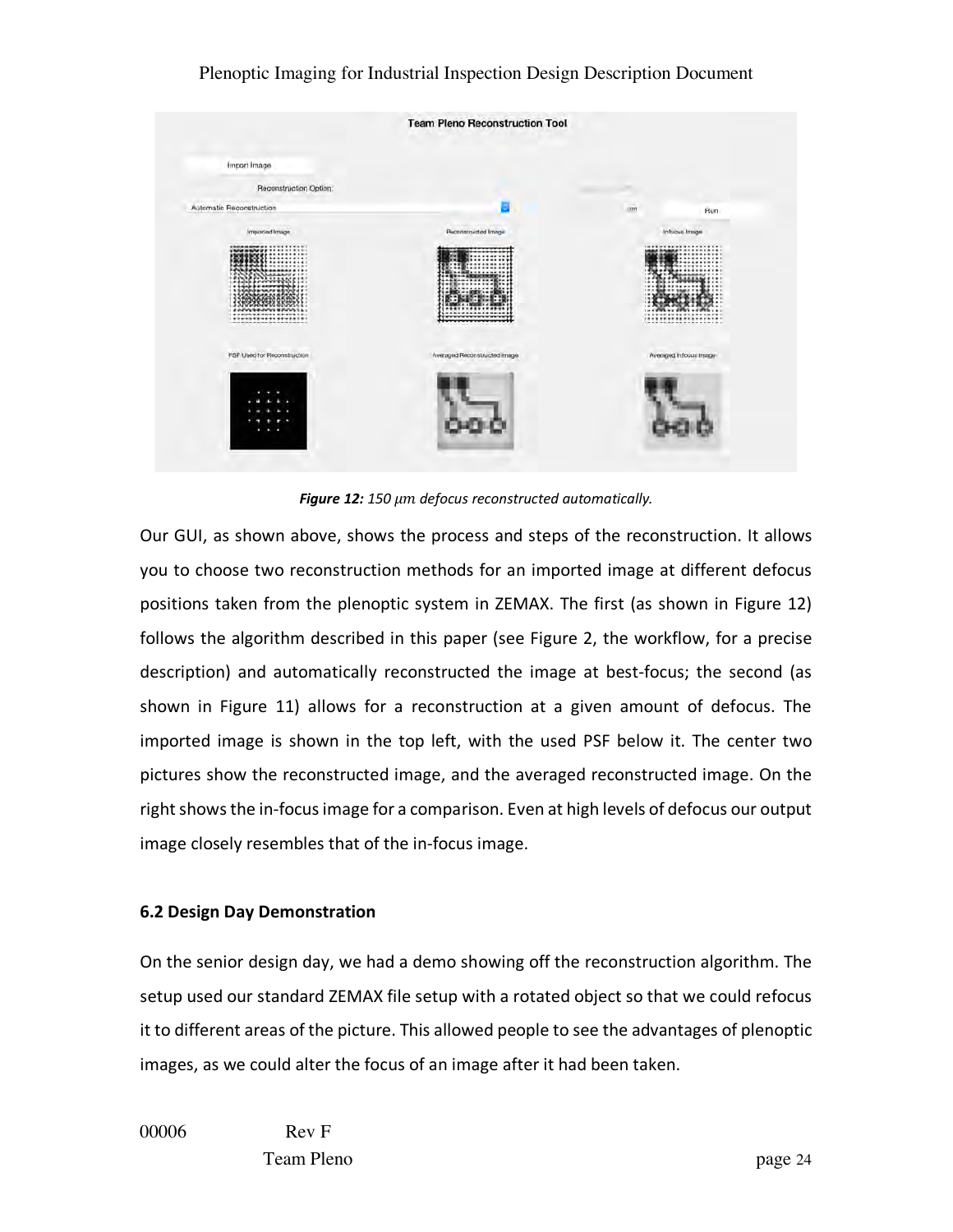## **7. Timeline and Future Work**

| March 2nd              | Characterization of a system with function        |
|------------------------|---------------------------------------------------|
| March 16 <sup>th</sup> | Sensitivity analysis of defocus                   |
| March 30 <sup>th</sup> | Point spread function analysis                    |
| April 20th             | Built the MATLAB reconstruction GUI               |
| April 27th             | Project wrap up and created a poster presentation |
| May 3rd                | Navitar tour                                      |
| May 4 <sup>th</sup>    | Design Day demonstration                          |

*Table 3: Timeline of our development process.*

Now that our research is done, and we have determined a method to reconstruct the image. Given the degree of difficulty of reconstructing the image, our customer has talked about pushing back the characterization of the setup to the following year.

The future work to be done on our project is to use our algorithm to characterize the system design, but also to update the algorithm. The algorithm can be updated so that it is more efficient, as the time cost to run it on large images is still drastic. The point spread excel file generation function still needs to be more adaptable as it cannot generate the PSF for images with changing f/#, pixel size, or other inputs well. If that is too drastic a task, a ZEMAX script could be written to generate PSFs with different systems. There is also a better way to average the picture, one that does not average in the black corners which causes a loss of contrast. Lastly, script to determine the bounds of the reconstruction would be useful (determine when the center pixel of the microlens receives light from other microlens arrays), although this may be possible with an equation.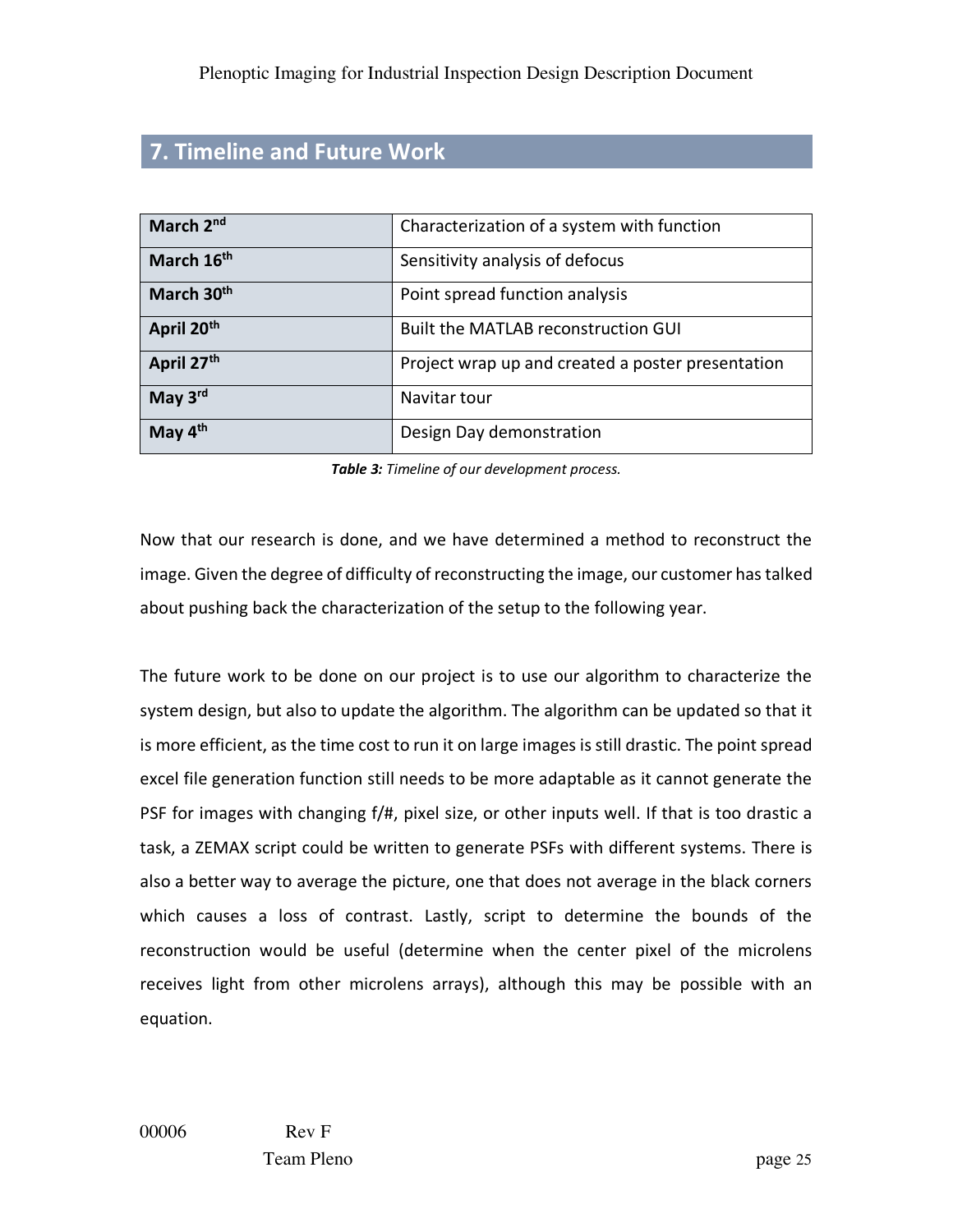## **References**

- [1] Kim, Jonghyun, et al. "Real-time integral imaging system for light field microscopy." Optics Express 22.9 (2014): 10210-10220.
- [2] Ng, Ren. Digital light field photography. California: Stanford University, 2006.
- [3] Lam, Edmund Y. "Computational photography with plenoptic camera and light field capture: tutorial." JOSA A 32.11 (2015): 2021-2032.
- [4] Presentation from our customer, Navitar Inc.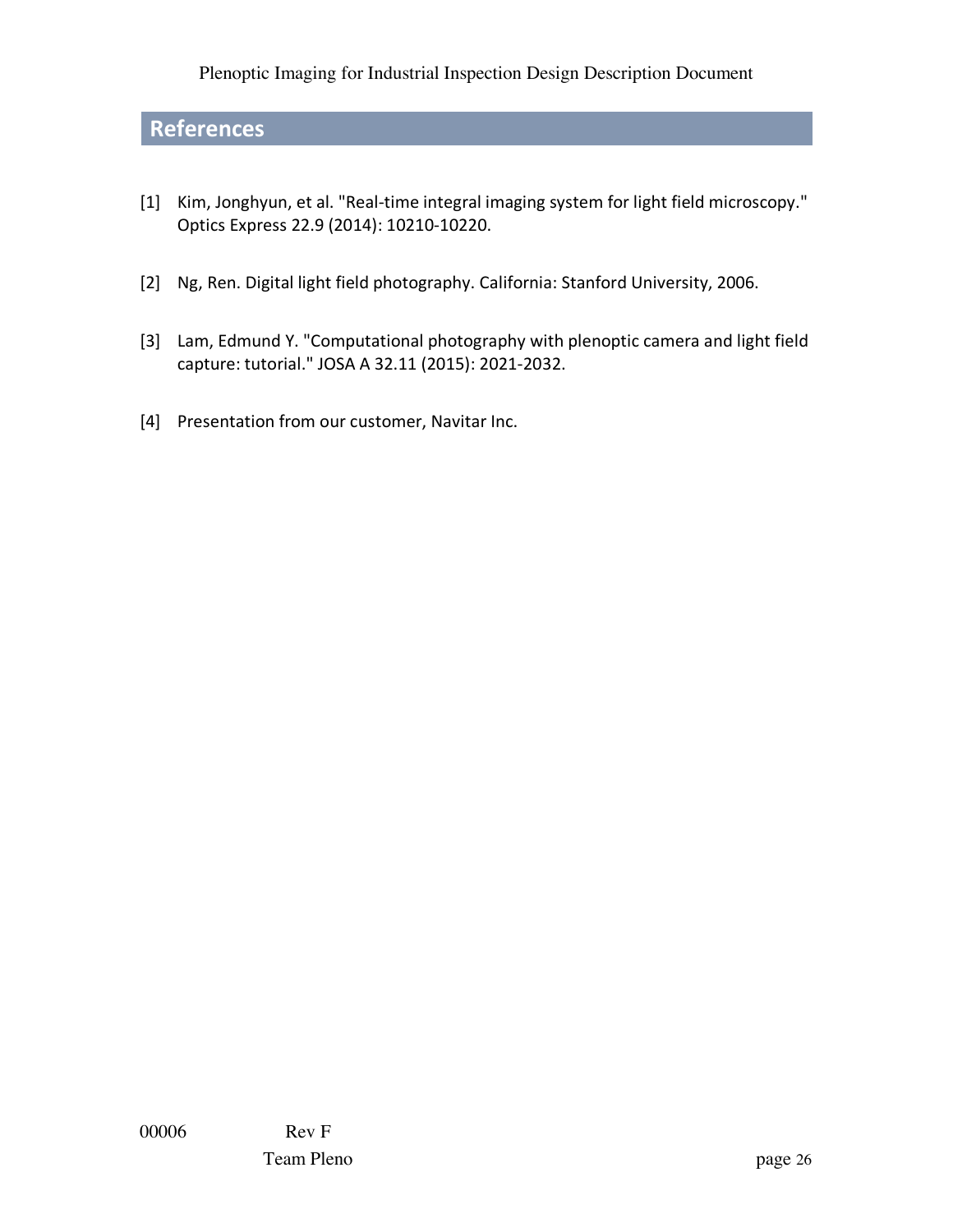## **Appendix**

 $L =$  the number of pixels in a row in the microlens image k = the integer value for the amount of defocus given in microlensimages  $m$  $(A \cdot L \cdot k) + b$  $\mathbb{R}^{\mathbb{R}}$ n Given array of normalized image values For reconstruction of a single microlens image with coordinates (n,m) for its center pixel, obtain the value of pixels  $(n - \frac{L}{2}, \gamma_{va})$  to  $(n + \frac{1}{2}, \frac{1}{1})$  for  $\frac{1}{2}$  values  $(m - \frac{1}{2})$  to  $(m + \frac{1}{2})$ the value of a pixel in the micro lens image with pixel location (nta, mtb) can be found in the image at location  $(n+(a\cdot L\cdot k)+a,m+(b\cdot L\cdot k)+b)$ 

#### **1. Initial Image Reconstruction Theory Crafting Pseudo-code**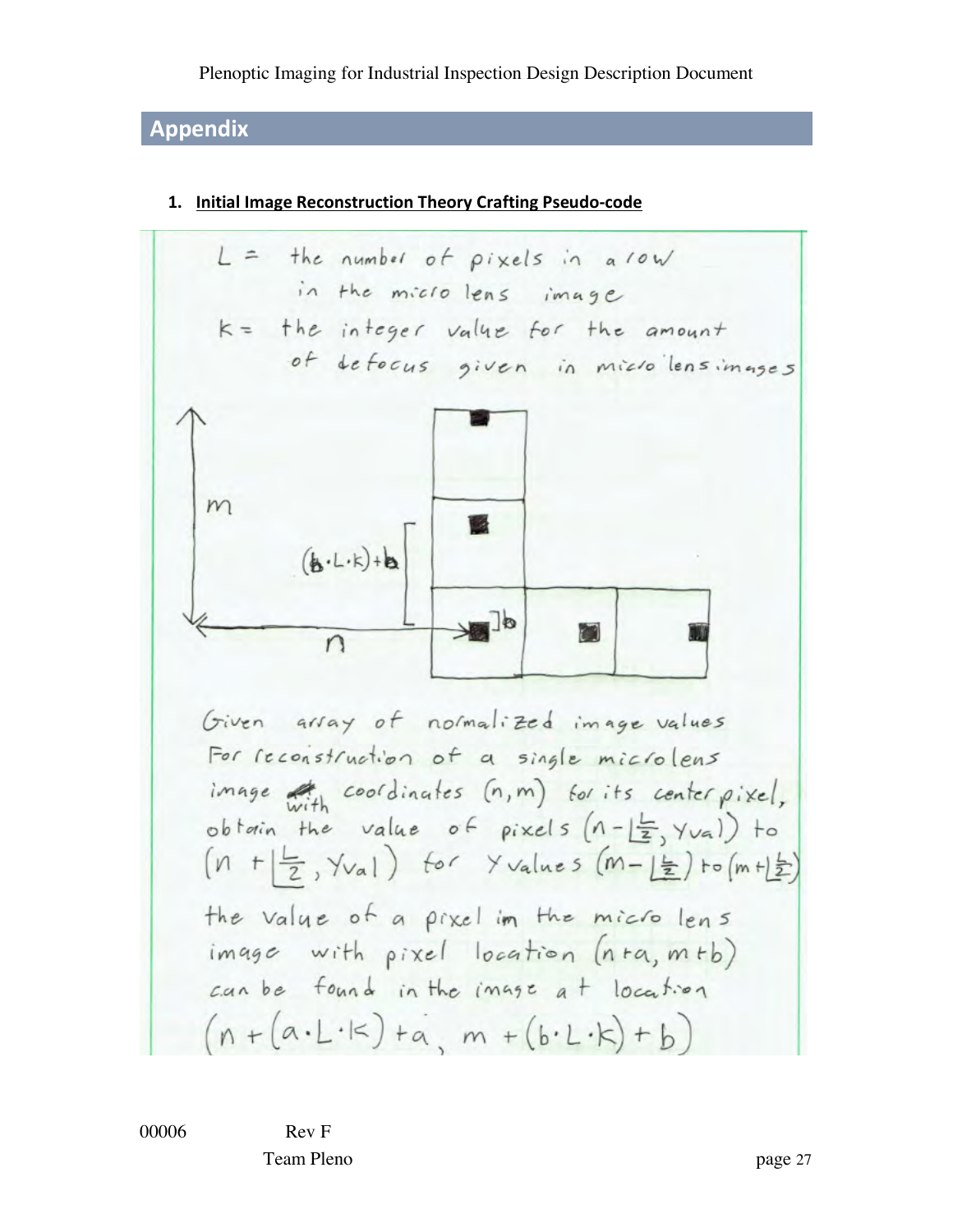#### **Reconstruct Image**

Arguments:

L the number of pixels in a microlens image

K the defocus given in microlens images (can be negative)

I the array of doubles giving the normalized value of the pixel

Code:

Create a new double array J with width and height of I

For every center pixel in I

J = Reconstruct Micro Lens Image (N, M, L, K, I, J)

Return J

#### **Reconstruct Micro Lens Image**

Arguments:

N the X coordinate of the center pixel

M the Y coordinate of the center pixel

L the number of pixels in a microlens image

K the defocus given in microlens images (can be negative)

I the array of doubles giving the normalized value of the pixel

J the array of doubles with the reconstructed values of pixels

Code:

For each row in the microlens image  $(M - L/2)$  to  $(M + L/2)$ 

For each column in the microlens image  $(N - L/2)$  to  $(N + L/2)$ 

Int  $A =$  (Current X coor - N)

Int  $B = (Current Y coor - M)$ 

Set J (current pixel) = Get PixelValue (A, B, N, M, L, K, I)

00006 Rev F

Team Pleno page 28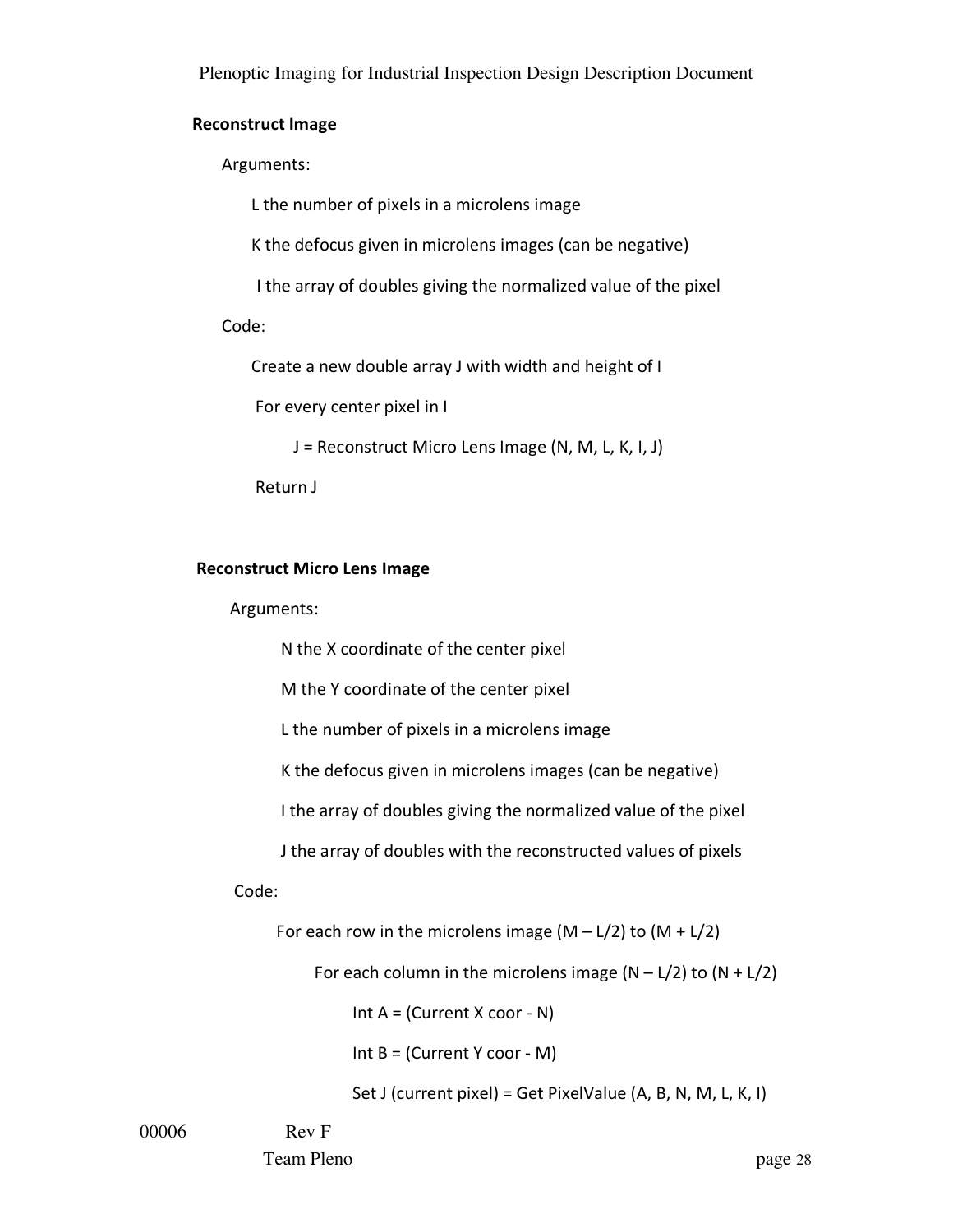Return J

### **Get Pixel Value**

Arguments:

 A the X coordinate difference from current pixel to the center pixel B the Y coordinate difference from current pixel to the center pixel N the X coordinate of the center pixel M the Y coordinate of the center pixel L the number of pixels in a microlens image K the defocus given in microlens images (can be negative) I the array of doubles giving the normalized value of the pixel

Code:

 $Return [ N + (A * L * K) + A] [ M + (B * L * K) + B]$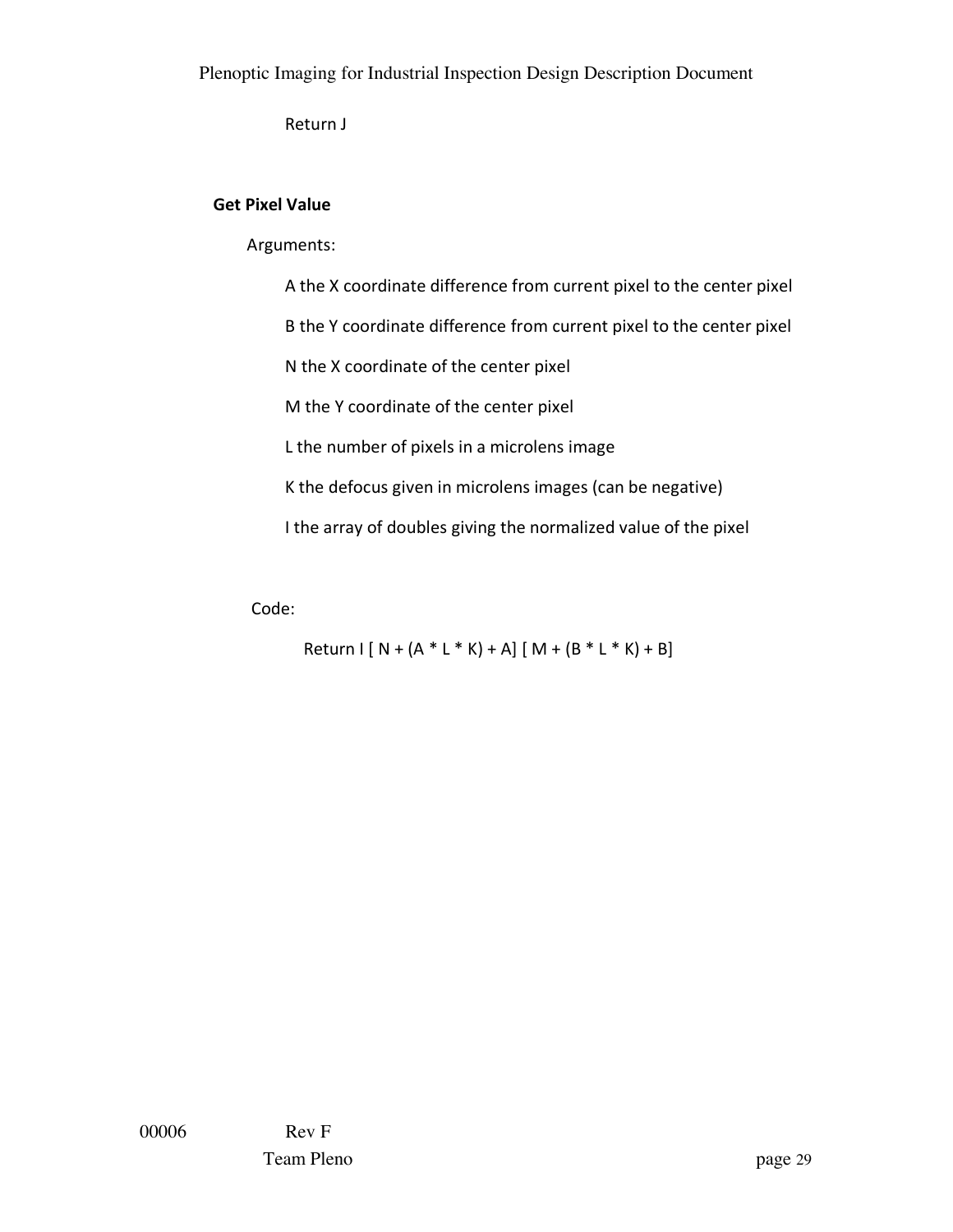#### **2. Initial Reconstruction MATLAB Code**

```
K = 3; F this is how many microlens array images out we look for the
first pixel from the center pixel
%There will be 2K + 1 images created
L = 5; \text{Fhis} is how many pixels in a row/column in a microlens image
%Taken from the original MATLAB code
PixelWide = 4096;
PixelHeight = 2160;
%change this at some point to be flexible by L
CenterRefocusWidth = 20;
CenterRefocusHeight = 20;
%The lop left center-pixel to be reconstructed
TopLeftX = 48-(CenterRefocusWidth/2);TopLeftY = 48-(CenterRefocusHeight/2);load book 150.txt;
I = book 150;figure; hold on
imshow(I,'InitialMagnification',400);
title('Original image from ZEMAX (+150um)');
print('Original image from ZEMAX (+150um)', '-dpng');
hold off
step = 1;for k = -1*K:step:K%From -K to K reconstuct an image assuming a defocus of k
     %iterate through all the area to be reconstructed
    for n = \text{TopLeftX:L: (TopLeftX + CenterRefocusWidth)}for m = \text{TopLeftY:}L:(\text{TopLeftY + CenterRefocusHeight}) %iterateThrough the microlens array with center pixel at 
(n,m)
             for a = -1 * floor(L/2):step: floor(L/2)
                 for b = -1 * floor(L/2) : step: floor(L/2)temp1 = n + (a * L * K) + a;temp2 = m + (b * L * K) + b;[x,y] = size(I);if (templ \leq x \leq x templ \leq y)
                         J(n + a, m + b) = I(\text{temp1}, \text{temp2}); end
                  end 
              end
         end
     end
     figure; hold on
    [jx, jy] = size(J); imshow(J(TopLeftX-floor(L/2) : jx, TopLeftY-floor(L/2) : 
jy),'InitialMagnification',400);
    title([ 'k= ', num2str(k)]);
    print([k=', num2str(k)], '-dpng');
     hold off
end
```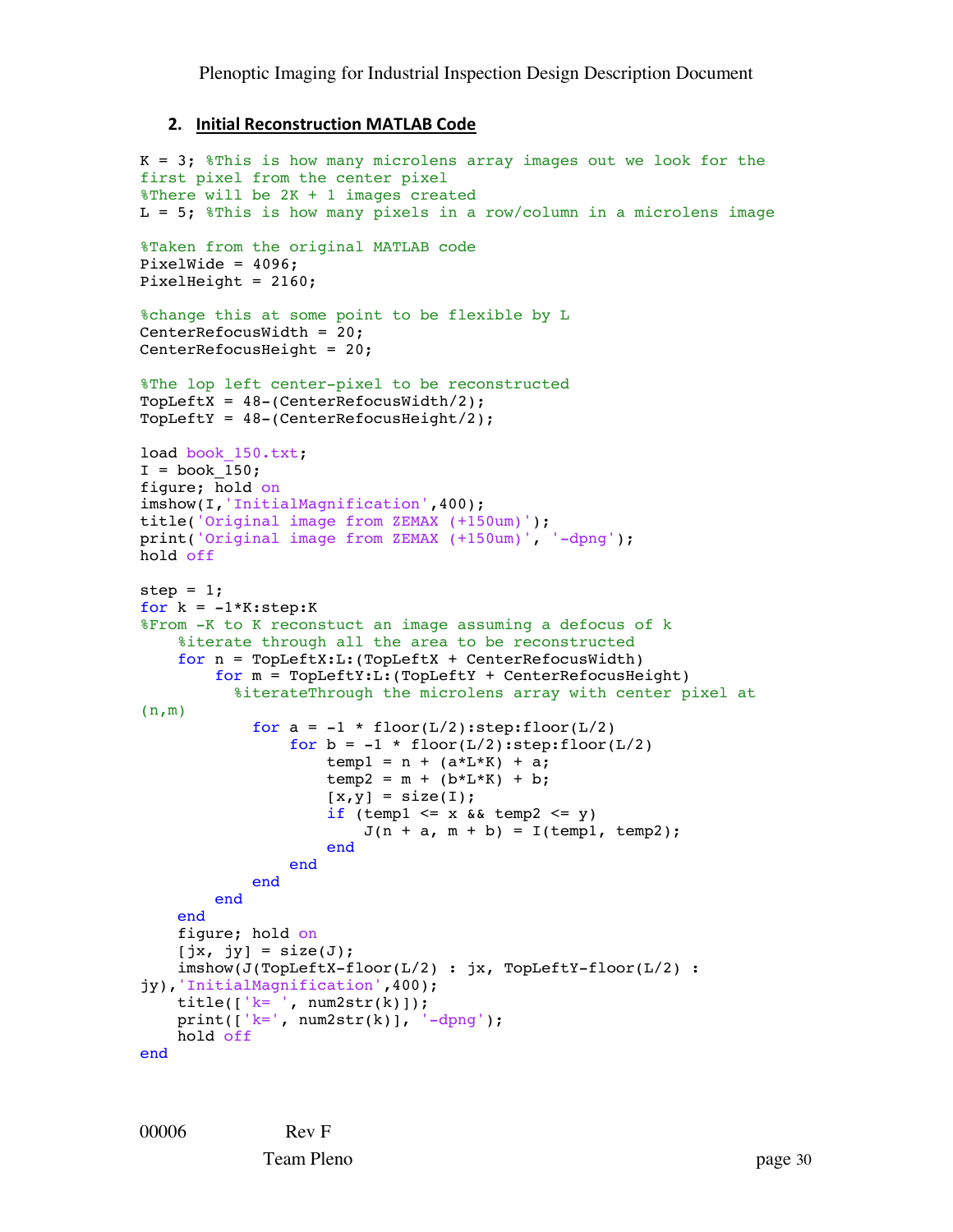#### **3. Fourier Transform Focus MATLAB Code**

```
00006 Rev F
% Load in-focus (I) and out-of-focus (J) images
I=im2double(imread('PCB_in_focus.jpg'));
J=im2double(imread('PCB_out_of_focus.jpg'));
% Show in a subplot top left
subplot(3,2,1); imshow(I)
title('In-focus');
% Show in a subplot bottom left
subplot(3,2,3);imshow(J)title('Out-of-focus');
% Do FFT of in-focus image
F=fftshift(fft2(I)); 
% Find magnitude of complex FFT
F=abs(F);%Scale up values to see image better
F=F*10000/max(F(:));%Show in a subplot top right
subplot(3,2,2);imshow(F)
title('In-focus FFT');
% Do FFT of out-of-focus image
G=fftshift(fft2(J)); 
% Find magnitude of complex FFT
G=abs(G);%Scale up values to see image better
G=G*10000/max(G(:));%Show in a subplot middel right
subplot(3,2,4);imshow(G)
title('Out-of-focus FFT');
%Allow pixel info to be read
impixelinfo
% Determine number of rows and columns in FFT image
Rows=size(G, 1);
Cols = size(G, 2);% Determine sum of all pixel values
SumF=sum(sum(F));
SumG=sum(sum(G));
%Decide what low/high frequency zone we are interested in (proportion 
of length and width of image)
Z=0.05;% Search through in-focus image to sum all low frequency pixels in FFT
PixVal=0;
for R=1:Rows;
```
Team Pleno page 31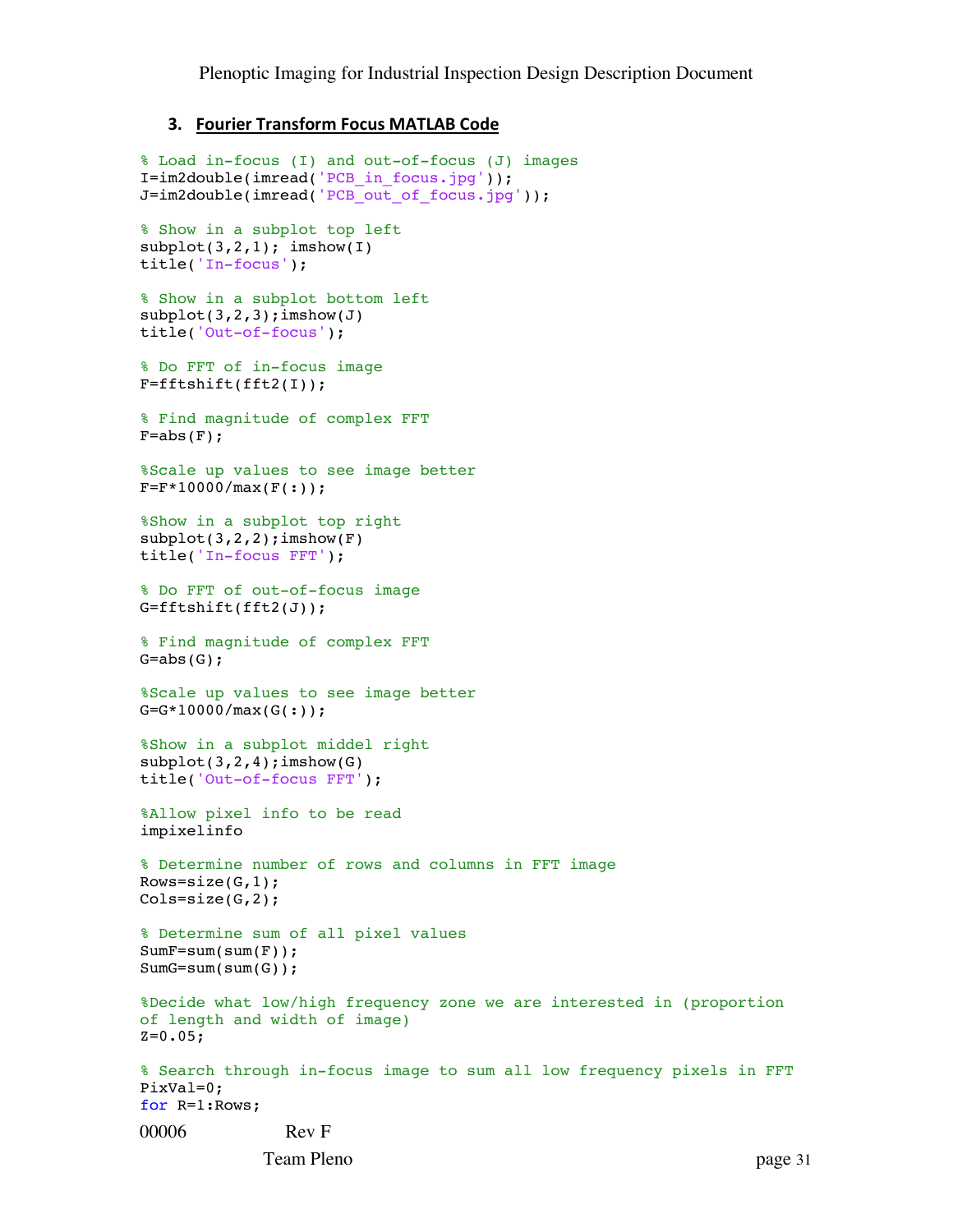```
 for C=1:Cols;
        if R>Rows/2*(1-Z)if R<Rows/2*(1+Z)
                 if C > Cols/2*(1-Z)if C < Cols/2*(1+Z) CurrentPixVal=F(R,C);
                          PixVal = PixVal+CurrentPixVal;
                      end
                  end
             end
         end
     end
end
PixVal;
SumF;
%Ratio is proportion of FFT pixels in low F zone
RatioF=PixVal/SumF;
% Search through out-of-focus image to sum all low frequency pixels in 
FFT
PixVal=0;
for R=1:Rows;
     for C=1:Cols;
       if R>Rows/2*(1-Z)if R<Rows/2*(1+Z)
                 if C > Cols/2*(1-Z)if C < Cols/2*(1+Z) CurrentPixVal=G(R,C);
                          PixVal = PixVal+CurrentPixVal;
                      end
                  end
             end
         end
     end
end
PixVal;
SumG;
%Ratio is proportion of FFT pixels in low F zone
RatioG=PixVal/SumG;
clc
%Show proportions in high frequency zone
fprintf('In focus high frequency proportion%6.3f\n',1-RatioF);
fprintf('Out of focus high frequency proportion%6.3f\n',1-RatioG);
%Display bottom left the image which Matlab thinks is better focused
if RatioG > RatioF
    subplot(3,2,5);imshow(I)else
    subplot(3,2,5);imshow(J)end
title('Best focus image');
```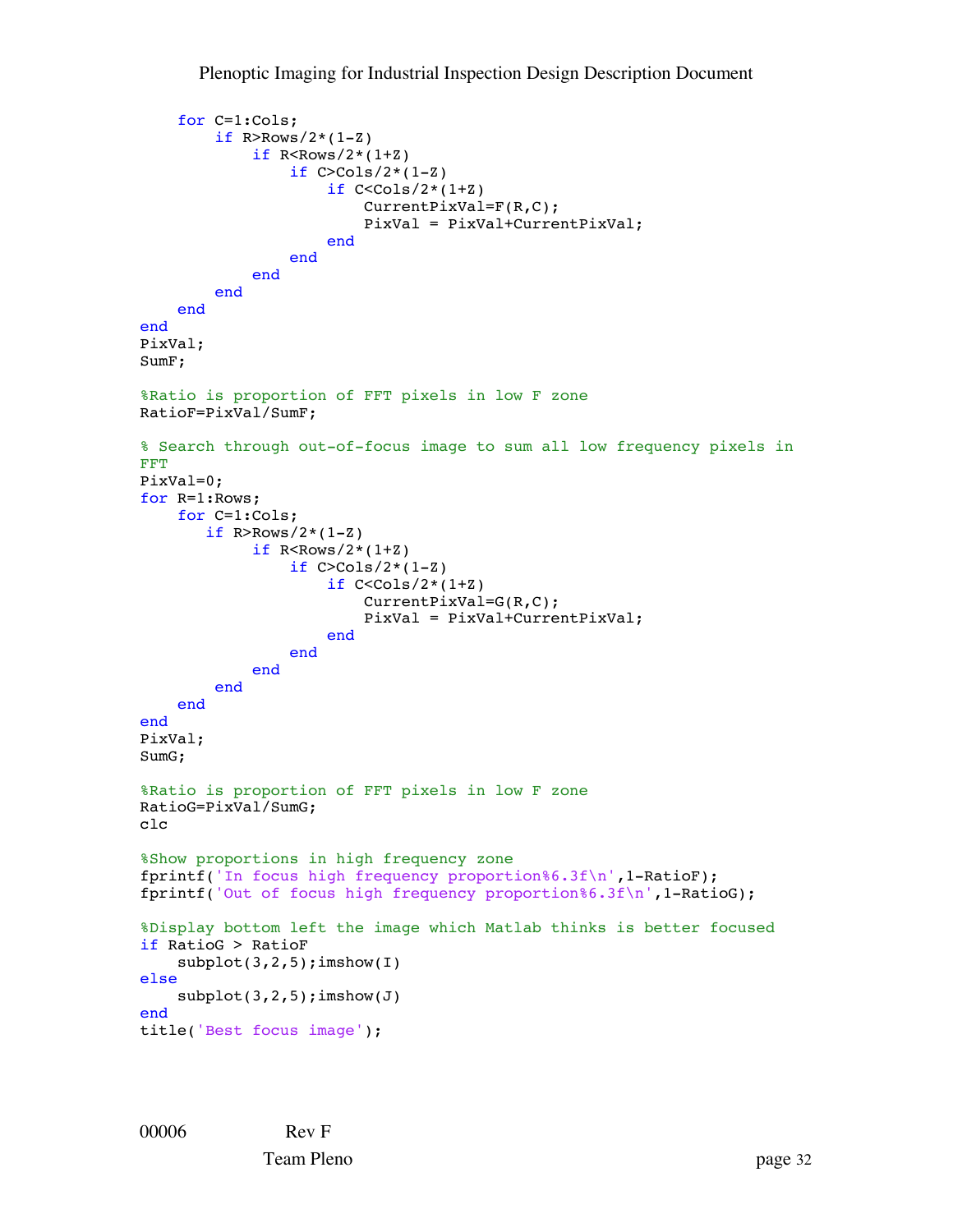```
clear;close all
load 100book.txt; %this is the image out of zemax to be reconstructed
I=X100book;
load 100point.txt; the point distribution of a point imaged at 100um of
defocus
P=X100point;
n = 25; % the X coordinate of the center of the point function
m = 25; % the Y coordinate of the center of the point function
R = zeros(size(I));step = 5;for i = 13:step:83%i is the x coordinate of the center of the current MLA
    for j = 13:step:83%j is the y coordinate of the center of the current MLA
        Center = I(i,j);
         if Center~=0 
            %if the center pixel has no intensity skip this MLA
             %center
            R(i,j)=I(i,j); %corners
            R(i-2, j-2) = +I(i-7, j-7);R(i-2,j+2)=+I(i-7,j+7);R(i+2, j-2) = +I(i+7, j-7);R(i+2,j+2)=+I(i+7,j+7); %Reconstruct Pixel Up/Down of Center
            for j = [-2, -1, 1, 2]sign = jj/abs(jj);shiftOne = ((abs(jj)-1)*6+1)*sign; shiftTwo = shiftOne + 5*sign;
                 PixelOne = 
I(i,j+shiftOne)*((Center*P(n,m+shiftOne))/((Center*P(n,m+shiftOne))+(I(
i, j-5*sign)*P(n, m+shiftTwo))));
                 PixelTwo = 
I(i,j+shiftTwo)*((Center*P(n,m+shiftTwo))/((Center*P(n,m+shiftTwo))+(I(
i,j+5*sign)*P(n,m+shiftOne))));
                R(i,j+jj) =+ PixelOne + PixelTwo;
             end
             %Reconstruct Pixel Left/Right of Center
            for ii = [-2,-1,1,2]sign = ii/abs(ii);shiftOne = ((abs(ii)-1)*(6+1)*sign; shiftTwo = shiftOne + 5*sign;
                PixelOne = 
I(i+shiftOne,j)*((Center*P(n+shiftOne,m))/((Center*P(n+shiftOne,m))+(I(
i-5*sign, j)*P(n+shiftTwo,m)));
```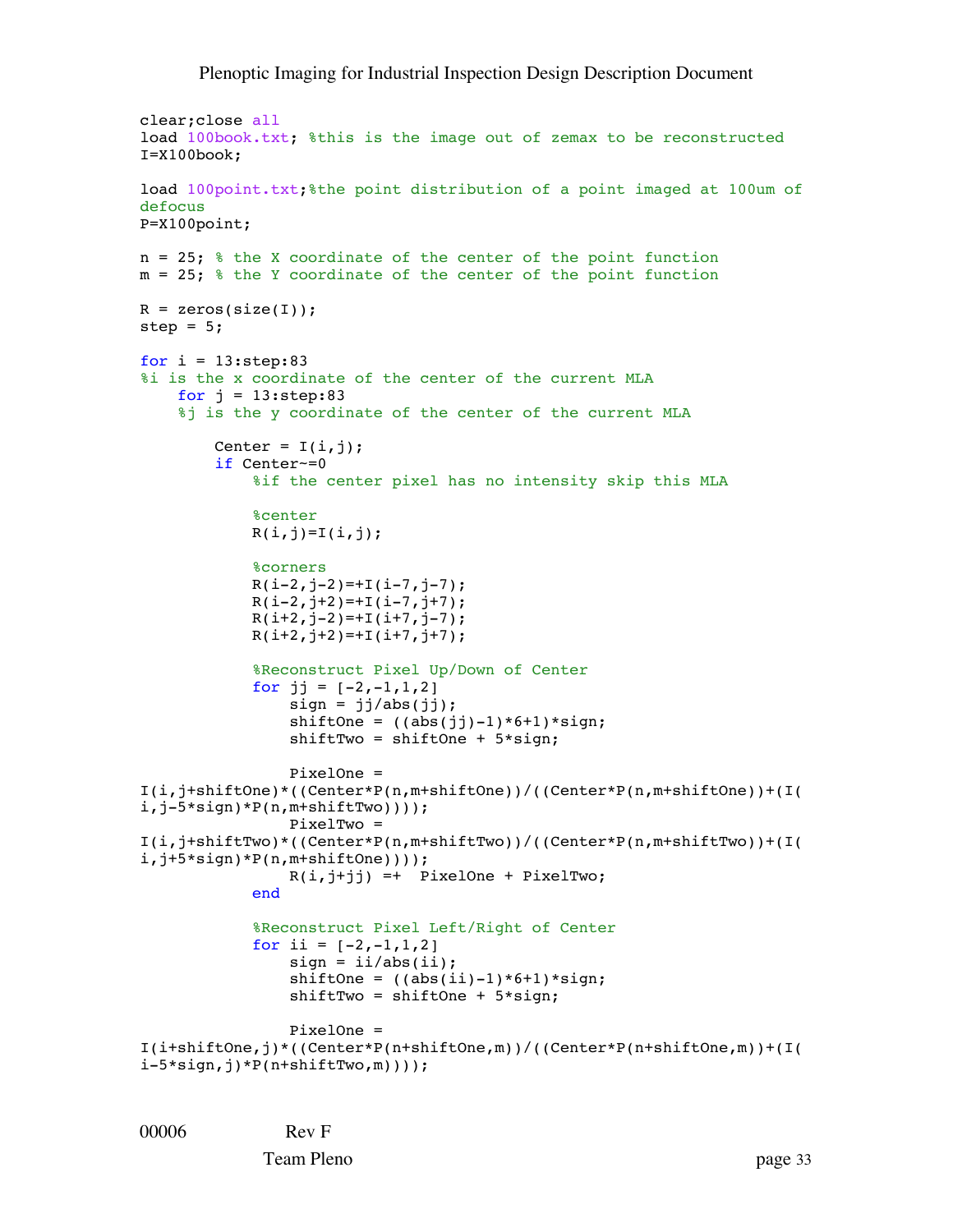#### **4. Point Spread Analysis Code**

```
00006 Rev F
            Team Pleno page 34
function PSarray = PointSpreadAnalysis(array , k)
% array is the text file of the pointspread function from excel 
converted
% into an array of doubles
%k is the number of pixels per microlens array it must be odd
%PSarray is k by k by 4 array where (x, y, n) holds the nth highest
%intensity value from the point spread function corresponding x, y 
location
%in all microlens arrays
% the array is #*k by #*k in size
[m,n] = size(array);
threshold = 0.15;
if m \sim = n disp("error the Point Spread function text file is not square"); 
end
if (mod(k,2) == 0)disp("error the given k value must be odd");
end
8PSarray = zeros(k, k, 4);
%create a pixel structure
P = struct('x', \{\}... %the x coor
 ,'y', {}... %the y coor
 ,'i', {}...%the intensity value
           );
%fill PSarray with zero pixels P(0,0,0)
for x = 1 : 1 : kfor y = 1 : 1 : kfor p = 1 : 1 : 4 %current pixel
           c = 4.*k.*( x - 1) + 4.* (y-1) + p;P(c). x = 0;P(c) \cdot y = 0;P(c). i = 0;PSarray(x,y,p) = P(c); end
    end
end
%iterate through all microlens arrays 
for u = 0 : k : n-k-1
```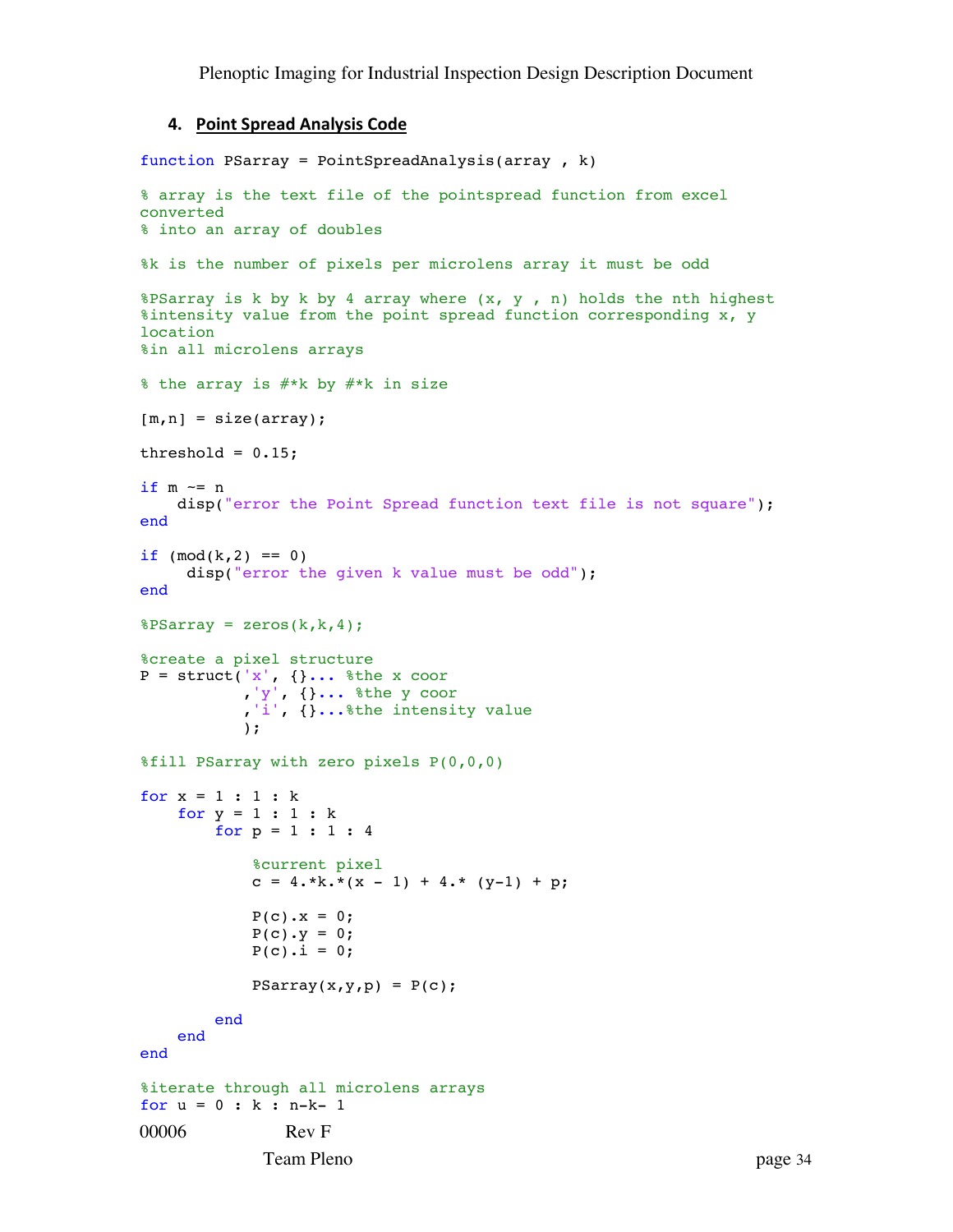```
for v = 0 : k : m-k-1 %iterate through each microlens array
          for x = 1 : 1 : kfor y = 1 : 1 : kint = array(u + x, v + y); & set the intensity
                     pos = 4.*k.*( x - 1) + 4.* (y-1);%current point in array is given by (u + x, v + y)if int > threshold
                          if PSarray(x, y, 1).i == 0 % if the first pixel has
not been set - do so
                               PSarray(x, y, 1).x = u + x;
                               PSarray(x, y, 1).y = v + y;
                               PSarray(x, y, 1).i = int;
                          else if PSarray(x, y, 2).i == 0 % if the second
pixel has not been set do so
                                     PSarray(x, y, 2).x = u + x;
                                     PSarray(x, y, 2).y = v + y;
                                     PSarray(x, y, 2).i = int;
                               else if PSarray(pos + 3).i == 0 % if the third
pixel has not been set do so
                                          PSarray(x, y, 3).x = u + x;
                                          PSarray(x, y, 3).y = v + y;
                                          PSarray(x, y, 3).i = int;
                                     else if PSarray(pos + 4).i == 0 % if the
fourth pixel has not been set do so
                                               PSarray(x, y, 4).x = u + x;
                                               PSarray(x, y, 4).y = v + y;
                                          PSarray(x, y, 4).i = int;<br>else
else belgische belgische Roman en der Stadt und der Stadt und der Stadt und der Stadt und der Stadt und der St
                                                disp("error too many pixels taken 
increase threshold");
end and the contract of the contract of the contract of the contract of the contract of the contract of the con
end and the contract of the contract of the contract of the contract of the contract of the contract of the con
end and the contract of the contract of the contract of the contract of the contract of the contract of the con
                           end
                      end
                end
           end
      end
end
```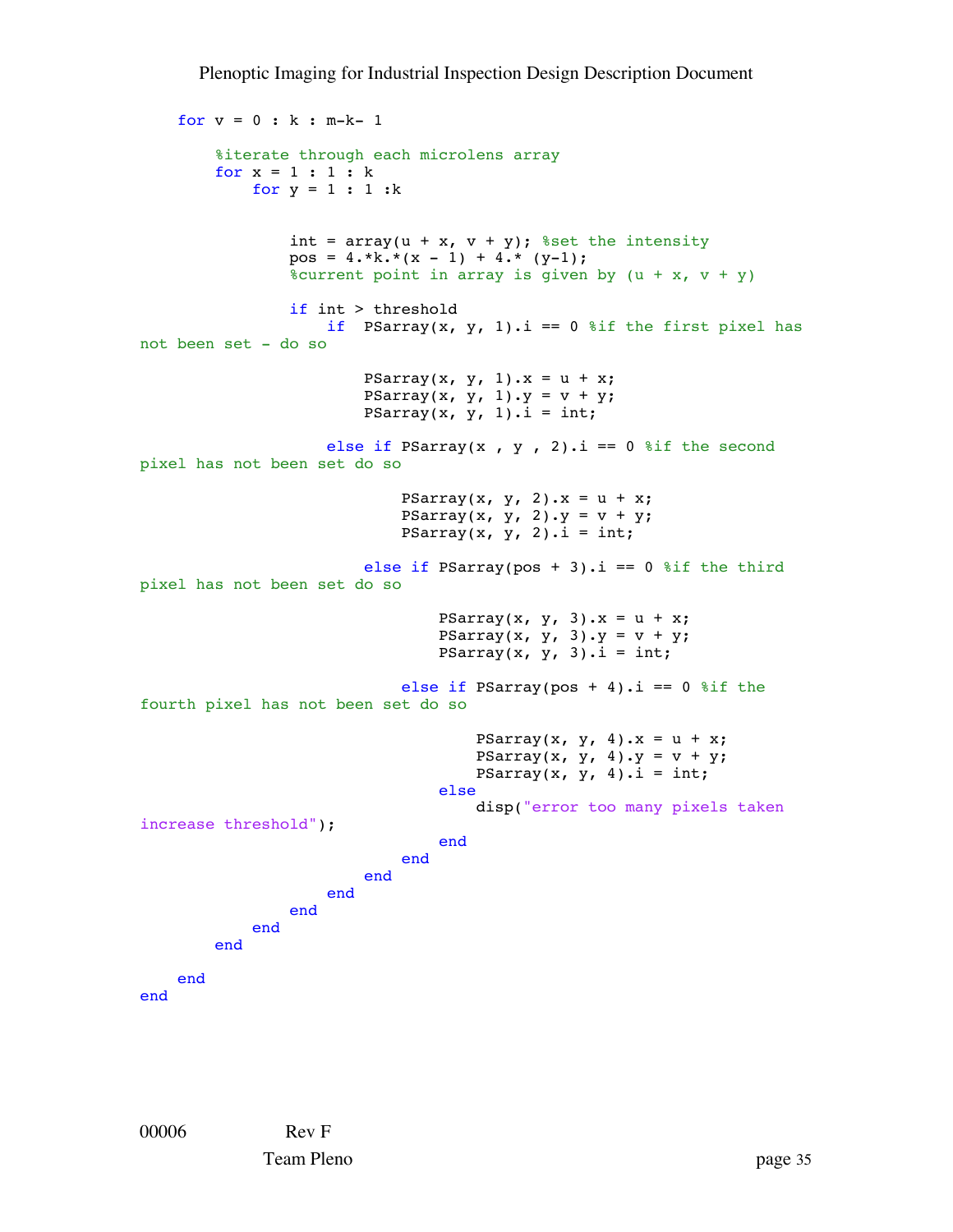#### **5. Reconstruction with Point Spread Function**

```
00006 Rev F
function [R,JR,FFTvalue] = ReconstructionPSF(Ip, P, k)
%R is the final reconstructed image
%Ip is the input image
%P is the point spread array
%k x k is the number of pixels per microlens array
[n,m] = size(Ip);R = [n,m];\sinh(\theta) disp( "n " + n + " m " + m);
%add zero padding around the image I
padding = 50; %amount of padding per side of the image
I = zeros(n + 2.* padding, m + 2.* padding);for a = 1 : 1 : nfor b = 1 : 1 : mI(a + padding, b + padding) = Ip(a,b); end
end
%iterate through all the microlens arrays
for u = padding : k : padding + n - kfor v = padding : k : padding + m - k %iterate through all the pixels in a microlens array
        for x = 1 : 1 : kfor y = 1: 1: k%set the current pixel in I to equal the sum of the
                    %pixels around it determined by the PSF
                    %current location in the image is given by 
                    *(u + x, v + y))%current location in the microlens is given by (x, 
y)
                    %the current pixel is given by p
                    if P(x, y, 1).i ~= 0 %checks to see if all the
pixels are nonzero pixels
                        I1 = P(x,y,1).i;I2 = P(x,y,2) \cdot i;I3 = P(x,y,3).i;
```
Team Pleno page 36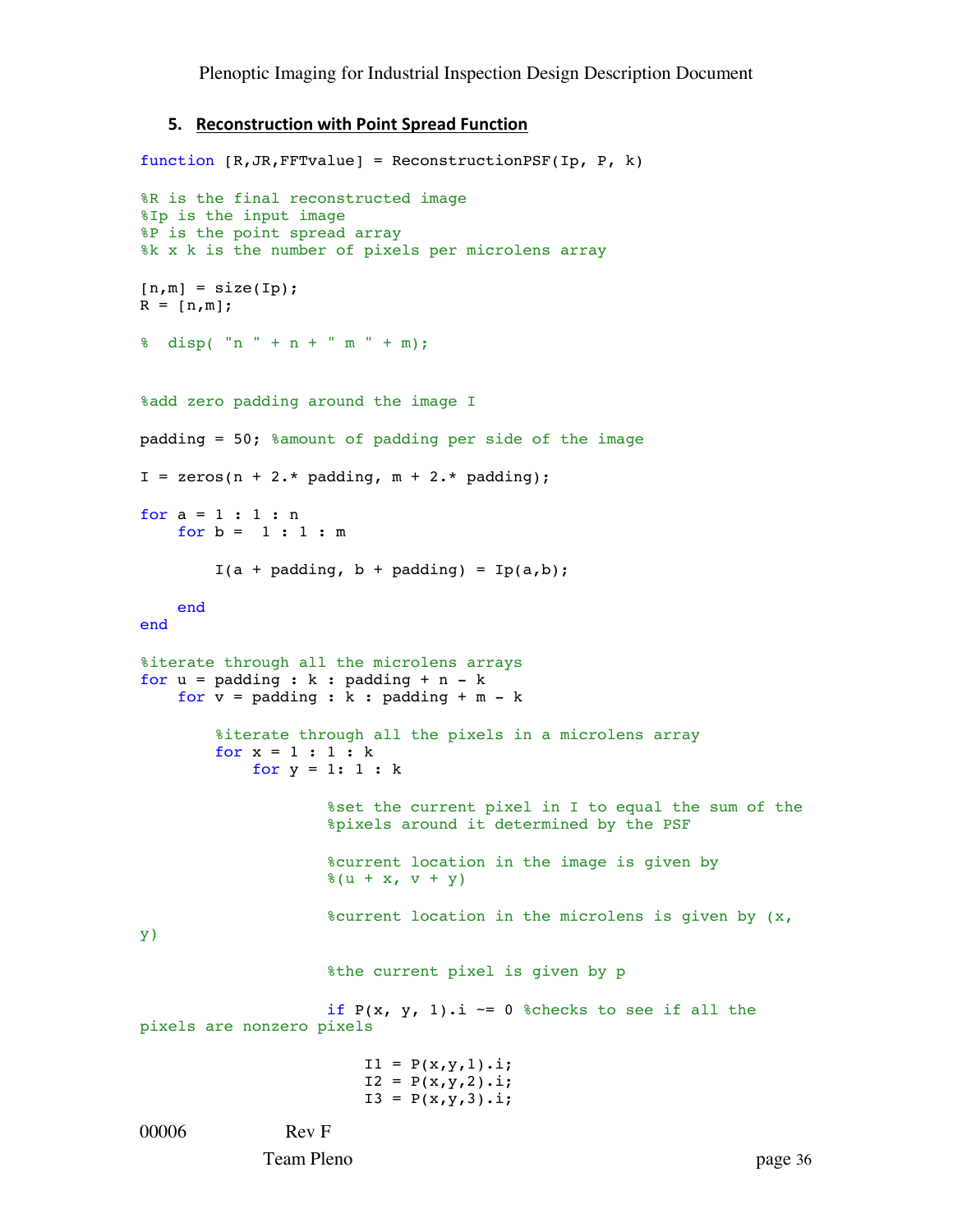```
00006 Rev F
              Team Pleno page 37
                          I4 = P(x,y,4).i;X1 = P(x,y,1) \cdot x;X2 = P(x,y,2) \cdot x;X3 = P(X, Y, 3) \cdot X;X4 = P(x,y,4) \cdot x;Y1 = P(x,y,1) \cdot Y;YZ = P(X, Y, 2) \cdot Y;Y3 = P(x,y,3) \cdot Y;Y4 = P(x,y,4) \cdot Y;%set values for the x and y coordinates of the
                          %center pixel of the microlens being 
reconstructed
                          CPX = \text{ceil}(k/2) + u;CPY = \text{ceil}(k/2) + v;% disp( "X1 " + X1 + " Y1 " + Y1 + " CPY " + 
CPY + "CPX " + CPX);%set pixel 1
                          bottom1 = ((I(CPX, CPY) .* I1) + (I(CPX + X1 -X2, CPY + Y1 - Y2) .* I2) + (I(CPX + X1 - X3, CPY + Y1 - Y3) .* I3) +
(I(CPX + X1 - X4, CPY + Y1 - Y4) .* I4));
                          if bottom1 \sim= 0% avoid divide by 0 errors
                          intensity1 = I(CPX - X1, CPY - Y1) .* I(CPX,CPY) .* I1 ./ bottom1;
                           else
                          intensity1 = 0;end and the contract of the contract of the contract of the contract of the contract of the contract of the con
                          %set pixel 2
                          bottom2 = ((I(CPX, CPY) .* I2) + (I(CPX + X2 -X1, CPY + Y2 - Y1) .* I1) + (I(CPX + X2 - X3, CPY + Y2 - Y3) .* I3) +
(I(CPX + X2 - X4, CPY + Y2 - Y4) .* I4));
                          if bottom2 \sim = 0 % avoid divide by 0 errors
                          intensity2 = I(CPX - X2, CPY - Y2). * I(CPX, PY)CPY) .* I2 ./ bottom2;
                           else
                          intensity2 = 0;end
                          %set pixel 3
                          bottom3 = ((I(CPX, CPY) .* I3) + (I(CPX + X3 -X1, CPY + Y3 - Y1) .* I1) + (I(CPX + X3 - X2, CPY + Y3 - Y2) .* I2) +
(I(CPX + X3 - X4, CPY + Y3 - Y4) . * I4));
                          if bottom3 \sim= 0
                          intensity3 = I(CPX - X3, CPY - Y3). * I(CPX, Y)CPY) .* I3 ./ bottom3;
                           else
                          intensity3 = 0;end
```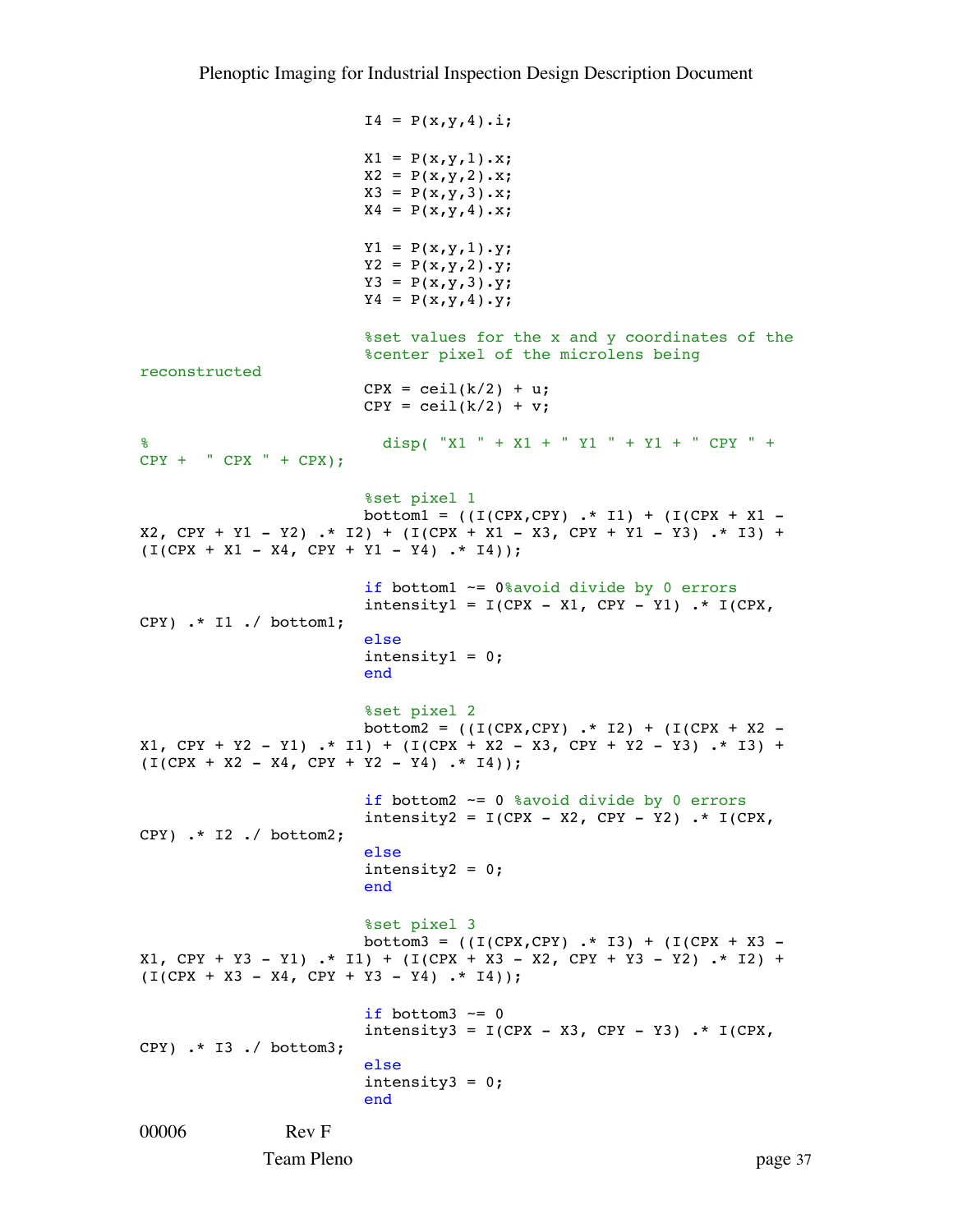```
%set pixel 4
                        bottom4 = ((I(CPX, CPY) .* I4) + (I(CPX + X4 -X1, CPY + Y4 - Y1) .* I1) + (I(CPX + X4 - X2, CPY + Y4 - Y2) .* I2) +
(I(CPX + X4 - X3, CPY + Y4 - Y3) . * I3));
                        if bottom4 \sim= 0intensity4 = I(CPX - X4, CPY - Y4) .* I(CPX,CPY) .* I4 ./ bottom4;
                         else
                        intensity4 = 0;end
% disp("intensity1 " + intensity1 + " 
intensity2 " + intensity2 + " intensity3 " + intensity3 + " intensity4 
" + intensity4);
                        %set the intensity of the current pixel
                        R(u + x - padding, v + y - padding) =intensity1 + intensity2 + intensity3 + intensity4;
                     else
                    R(u + x - padding, v + y - padding) = 0; end
             end
         end 
    end
end
% average
JR = zeros(size(R));for r=1:k:n-k+1
     for c=1:k:m-k+1
         Val=0;
         for mlar=r:r+k-1
             for mlac=c:c+k-1
                 Val= Val+R(mlar,mlac);
                JR(r,c)=Val/(k*k); end
         end
     end
end
for r=1:k:n-k+1
     for c=1:k:m-k+1
         for mlar=r:r+k-1
             for mlac=c:c+k-1
                JR(mlar,mlac)=JR(r,c); end
         end
     end
end
FFTvalue = FFT(JR);end
```
00006 Rev F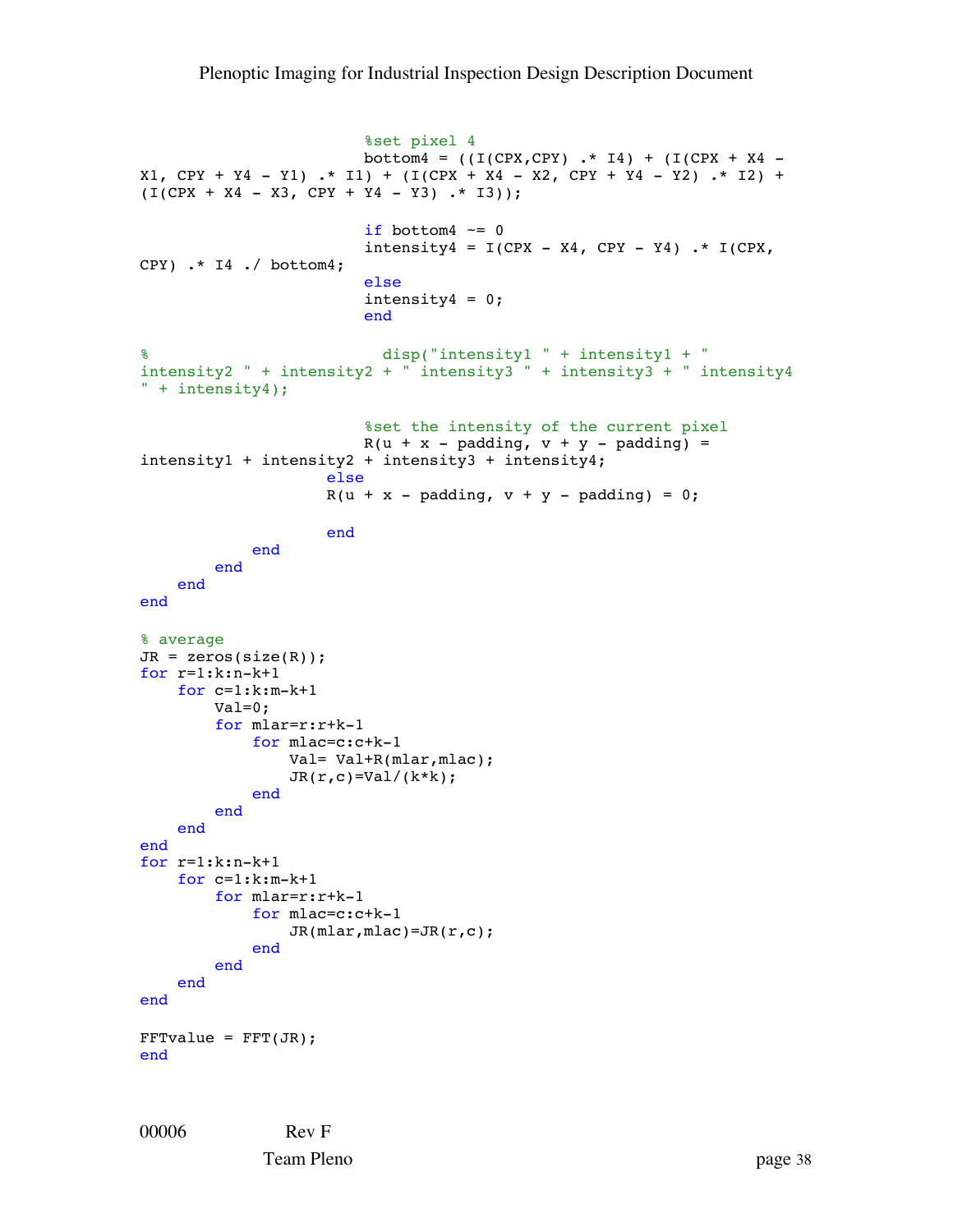#### **6. GUI**

```
function Reconstruction_GUI
k = 5;f = figure(1);bgcolor = f.Color; 
UItitle = uicontrol('Parent', f,...
'Style','text',...
'Position',[40,394,500,23],...
'Unit','normalized',...
'String','Team Pleno Reconstruction Tool',...
'FontWeight','Bold',...
'FontSize',20,...
'BackgroundColor',bgcolor);
%% image import
Import = uicontrol('Parent',f,...
'Style','pushbutton',...
'Position',[60,350,100,23],...
'Unit','normalized',...
'String','Import Image',...
'BackgroundColor', bgcolor, ...
'FontSize',14,...
'Callback',@Import_callback);
    function Import callback(Import, eventdata, handles)
          global Img
         % import image
         [filename, pathname]=uigetfile({'*.*'},'File Selector');
         [~,~,ext]=fileparts(filename);
        filename = struct(pathname, filename);
        if strong(ext, '..xls') == 1 Img=xlsread(filename);
         elseif strcmp(ext,'.xlsx')==1
             Img=xlsread(filename);
         elseif strcmp(ext,'.txt')==1
             Img=textread(filename); 
         end
     end
%% static components
rec type = uicontrol('Parent',f,...
'Style','text',...
'Position',[70,320,150,23],...
'String','Reconstruction Option:',...
'Unit', 'normalized', ...
'FontSize',14,...
```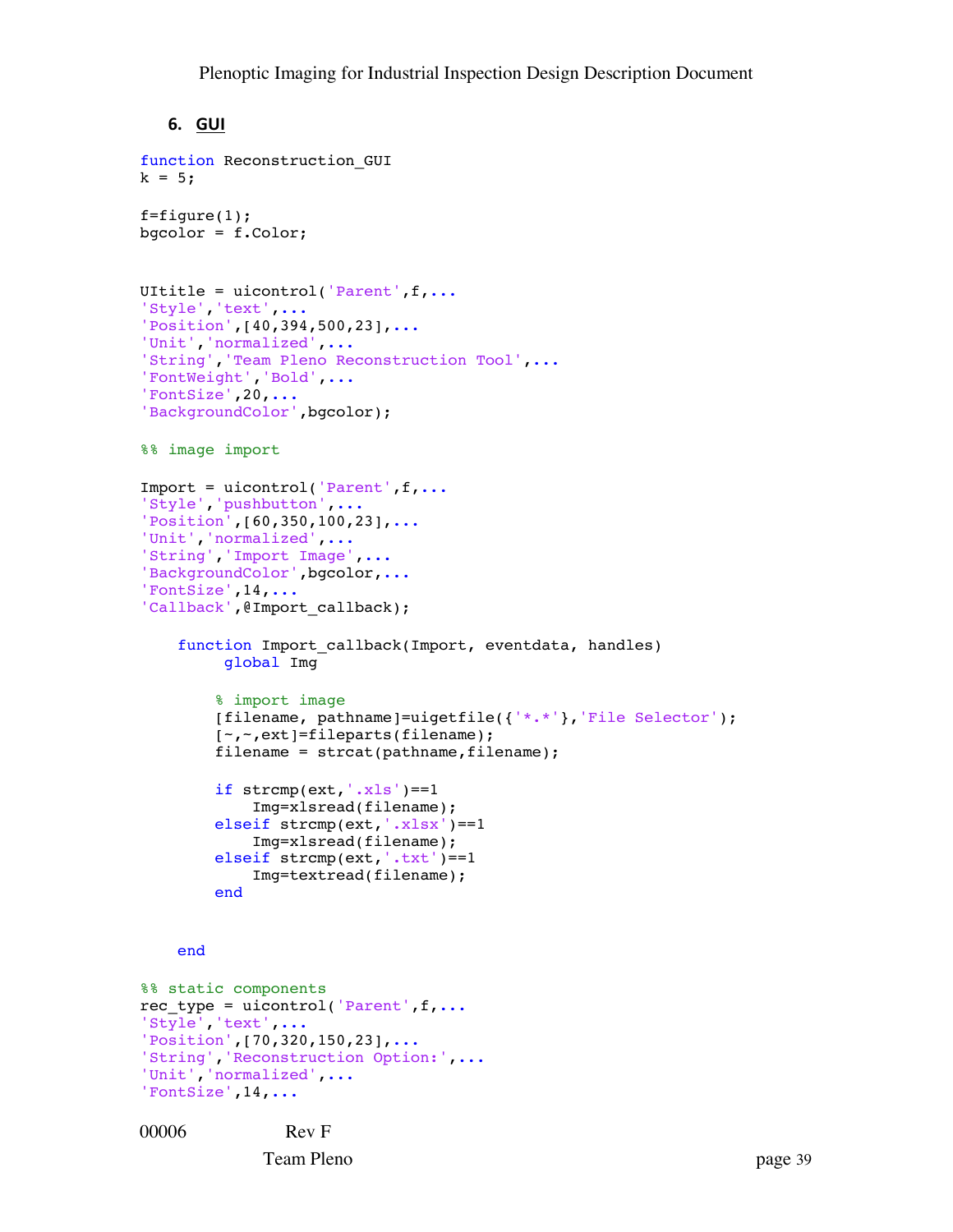```
'BackgroundColor',bgcolor);
rec distance = uicontrol('Parent',f,...
'Style','text',...
'Position',[330,320,100,23],...
'Unit','normalized',...
'String','Reconstruct with:',...
'BackgroundColor', bgcolor, ...
'FontSize',14,...
'enable','off');
% unit text box
unittext = uicontrol('Parent',f,...
'Style','text',...
'Position',[375,305,50,15],...
'Unit','normalized',...
'String','um',...
'FontSize',12,...
'BackgroundColor',bgcolor);
% subtitle text boxes
text1 = uicontrol('Parent', f, ...'Style','text',...
'Position',[50,280,150,15],...
'Unit','normalized',...
'String','Imported Image',...
'FontSize',12,...
'BackgroundColor',bgcolor);
text2 = uicontrol('Parent',f,...
'Style','text',...
'Position',[206,280,150,15],...
'Unit','normalized',...
'String','Reconstructed Image',...
'FontSize',12,...
'BackgroundColor', bgcolor);
text3 = uicontrol('Parent',f,...
'Style','text',...
'Position',[363,280,150,15],...
'Unit','normalized',...
'String','Infocus Image',...
'FontSize',12,...
'BackgroundColor',bgcolor);
text4 = uicontrol('Parent', f, ...'Style','text',...
'Position',[50,145,150,15],...
'Unit','normalized',...
'String','PSF Used for Reconstruction',...
'FontSize',12,...
'BackgroundColor',bgcolor);
text5 = uicontrol('Parent', f, ...'Style','text',...
'Position',[206,145,150,15],...
```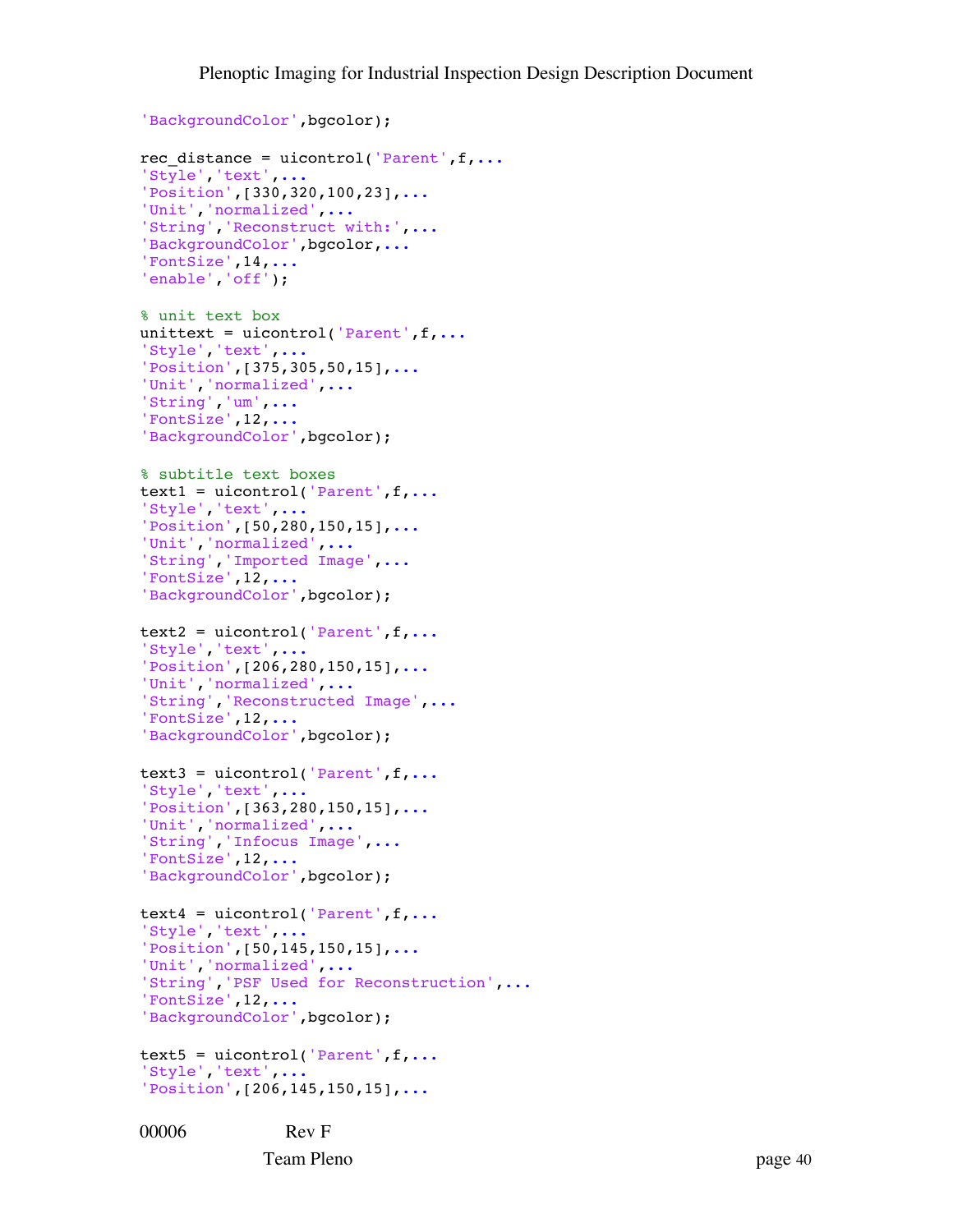```
00006 Rev F
'Unit','normalized',...
'String','Averaged Reconstructed Image',...
'FontSize',12,...
'BackgroundColor',bgcolor);
text6 = uicontrol('Parent', f, ...'Style','text',...
'Position',[363,145,150,15],...
'Unit','normalized',...
'String','Averaged Infocus Image',...
'FontSize',12,...
'BackgroundColor',bgcolor);
% sets of axes for plotting
ax1 = axes('Parent', f, ...'Position',[0.12 0.45 0.2 0.2]);
ax2 = axes('Parent', f, ...'Position',[0.12 0.12 0.2 0.2]);
ax3 = axes('Parent', f, ...'Position',[0.4 0.45 0.2 0.2]);
ax4 = axes('Parent', f, \ldots)'Position',[0.4 0.12 0.2 0.2]);
ax5 = axes('Parent', f, \ldots)'Position',[0.68 0.45 0.2 0.2]);
ax6 = axes('Parent', f, ...'Position',[0.68 0.12 0.2 0.2]);
%% editable text boxes
% input reconstruction distance
distedit = uicontrol('Parent',f,...
'Style','edit',...
'Position',[350,300,40,23],...
'Unit','normalized',...
'string','',...
'BackgroundColor', bgcolor, ...
'FontSize',14,...
'enable','off');
%% pop-up menu
% start a popup menu
popup = uicontrol('Parent', f, ...'Style','popup',...
'Position',[60,300,250,23],...
'Unit','normalized',...
'FontSize',14,...
'String',{'Automatic Reconstruction','Reconstruction with Chosen 
Distance'},...
'BackgroundColor', bgcolor, ...
'Callback', @popupcallback);
function popupcallback(popup, eventdata, handles) 
switch get(popup,'Value') 
     case 1
```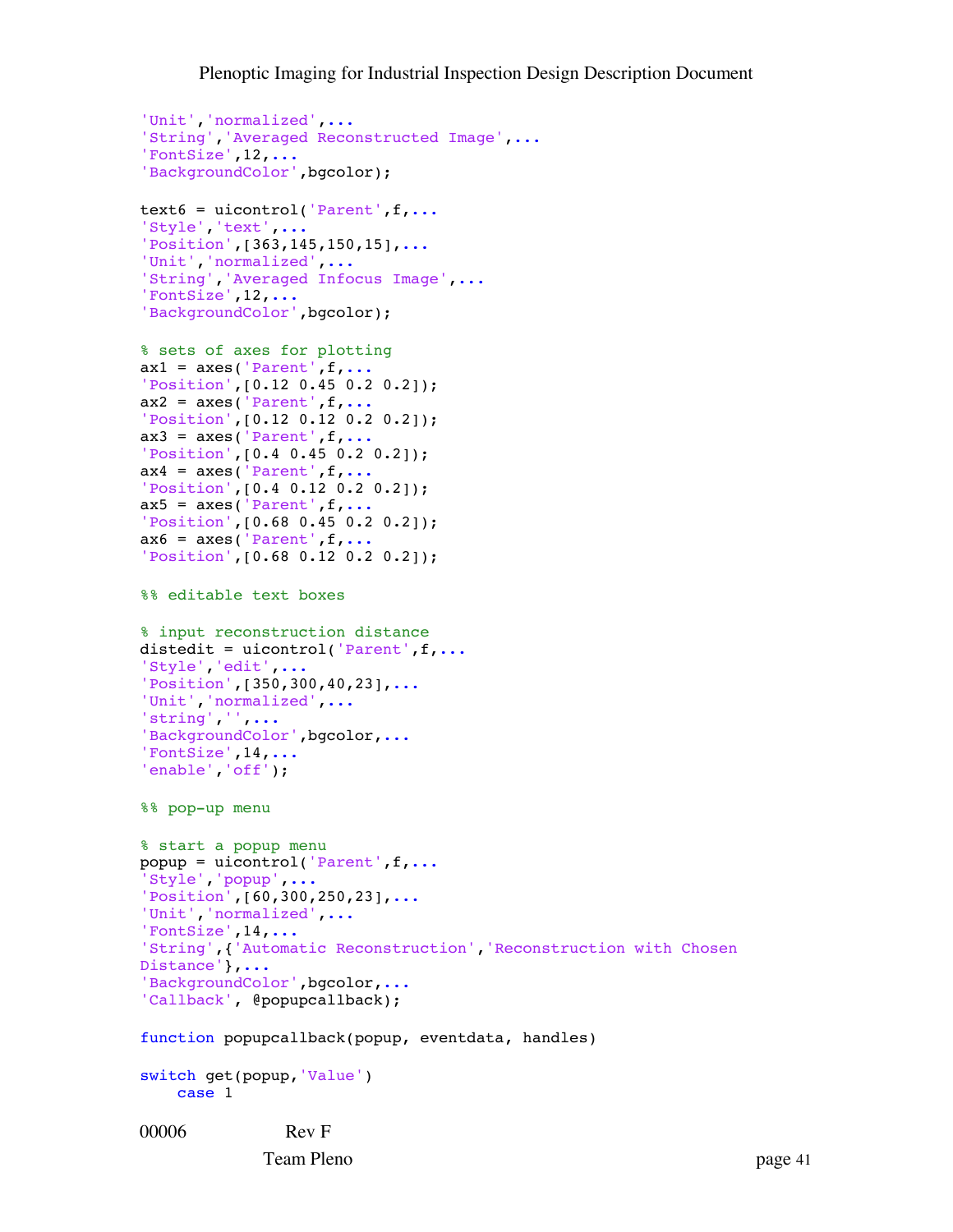```
 set(distedit,'Enable','off')
        set(rec_distance,'Enable','off')
     case 2
         set(rec_distance,'Enable','on')
         set(distedit,'Enable','on')
end
end
%% show the plot
runpush = uicontrol('Parent', f, ...'Style','pushbutton',...
'Position',[420,300,80,23],...
'String','Run',...
'BackgroundColor', bgcolor, ...
'FontSize',14,...
'Unit','normalized',...
'Callback',@runpushcallback);
     function runpushcallback(runpush, eventdata, handles)
         % clear variables
         % get data
          global Img
         v=get(popup,'Value') ;
         if v==1 % Fourier Guess
             % loop through the 8 possible out-of-focus distances to 
find the best focus
            FFTs = zeros(1, 15);
            for i = 1:1:15 d1=strcat(int2str(i),'0point.txt');
                d1 = strcat('data/',d1);
                p = load(d1);
                 [~,~,FFTvalue] = ReconstructionPSF(Img, 
PointSpreadAnalysis(p , k), k);
                FFTs(1,i) = FFTvalue; end
            [\sim, \text{idx}] = \text{max}(\text{FFTs}); disp(idx);
             d1=strcat(int2str(idx),'0point.txt');
            d1 = strcat(ddt = (ddt)^{\prime},d1);
            P=load(d1);
            [R, JR, FFTvalue] =ReconstructionPSF(Img,PointSpreadAnalysis(P , k),k);
             imshow(Img, 'parent',ax1);
imshow(P, 'parent', ax2);
imshow(R, 'parent', ax3);
             imshow(JR, 'parent',ax4);
             disp(FFTvalue);
```